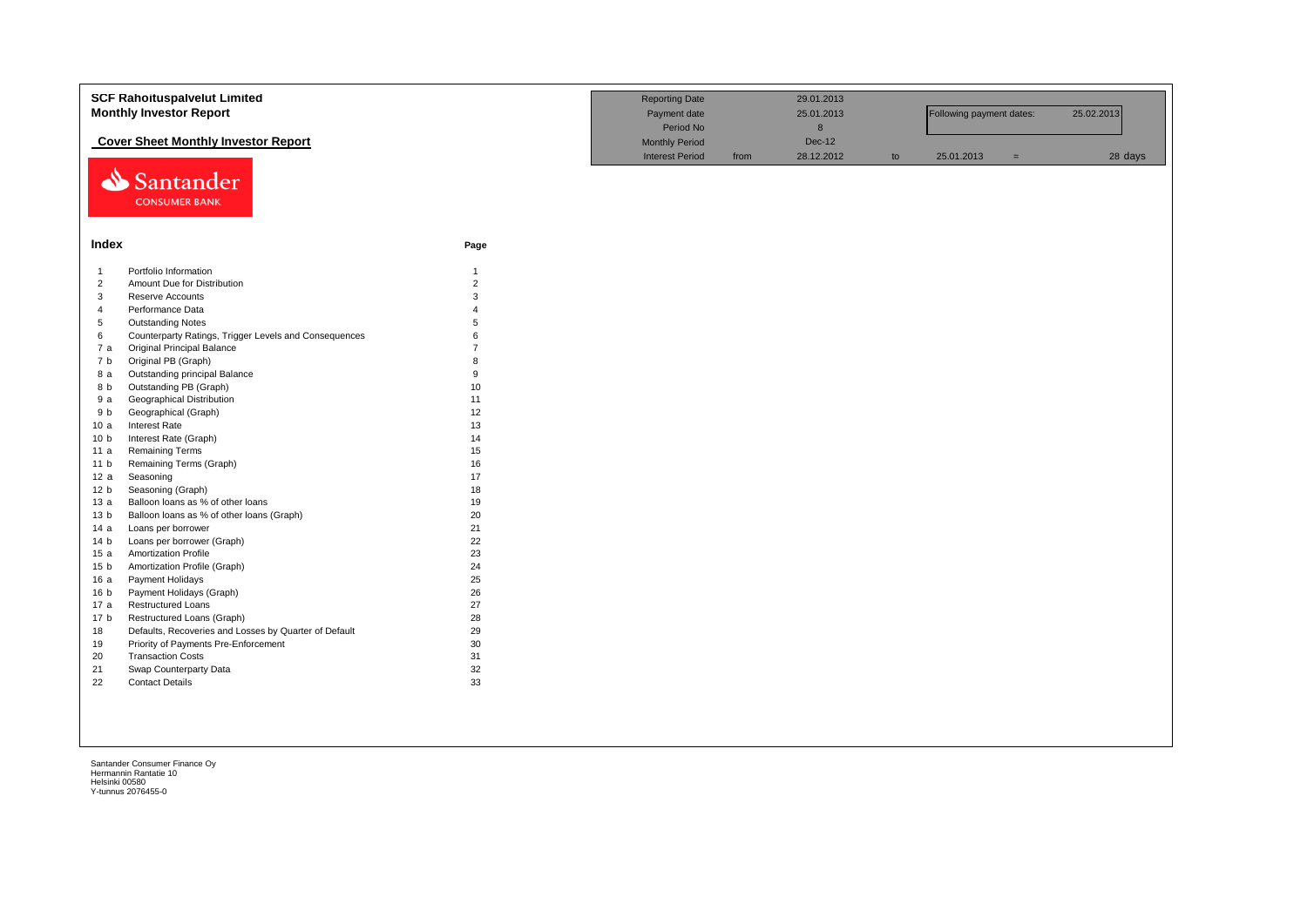| <b>SCF Rahoituspalvelut Limited</b><br><b>Monthly Investor Report</b> |                                                          | <b>Reporting Date</b><br>Payment date                    | 29.01.2013<br>25.01.2013 |                   |         |
|-----------------------------------------------------------------------|----------------------------------------------------------|----------------------------------------------------------|--------------------------|-------------------|---------|
|                                                                       |                                                          | Period No                                                | 8                        |                   |         |
| 1. Portfolio Information                                              |                                                          | <b>Monthly Period</b>                                    | <b>Dec-12</b>            |                   |         |
|                                                                       |                                                          | <b>Interest Period</b><br>from                           | 28.12.2012               | to $25.01.2013 =$ | 28 days |
| ⇘<br>Santander<br><b>CONSUMER BANK</b>                                |                                                          |                                                          |                          |                   |         |
|                                                                       | <b>Current Period</b>                                    | <b>Previous Period</b>                                   |                          |                   |         |
|                                                                       |                                                          |                                                          |                          |                   |         |
| <b>Outstanding receivables</b>                                        | <b>Aggregated Outstanding</b><br><b>Principal Amount</b> | <b>Aggregated Outstanding</b><br><b>Principal Amount</b> |                          |                   |         |
|                                                                       |                                                          |                                                          |                          |                   |         |
| <b>Opening balance</b>                                                | 316 574 044,29 EUR                                       | 335 672 505,19 EUR                                       |                          |                   |         |
| Scheduled Loan Principal Repayments                                   | 8 558 774,25 EUR                                         | 9 267 709,60 EUR                                         |                          |                   |         |
| Prepayments                                                           | 7 010 375,22 EUR                                         | 9703014,04 EUR                                           |                          |                   |         |
| <b>Deemed Collections</b>                                             | <b>EUR</b><br>$\omega$                                   | 2 329,29 EUR                                             |                          |                   |         |
| <b>Total Principal Payments Received</b>                              | 15 569 149,47 EUR                                        | 18 973 052,93 EUR                                        |                          |                   |         |
|                                                                       |                                                          | <b>EUR</b>                                               |                          |                   |         |
| New Defaulted Auto Loans in Period                                    | 312 074,77<br>EUR                                        | 125 407,97 EUR                                           |                          |                   |         |
| <b>Closing Balance</b>                                                | 300 692 820,05 EUR                                       | 316 574 044,29 EUR                                       |                          |                   |         |
|                                                                       |                                                          |                                                          |                          |                   |         |
|                                                                       |                                                          |                                                          |                          |                   |         |
| <b>Total revenue collections</b>                                      |                                                          |                                                          |                          |                   |         |
| Revenue and fees received on loan balances                            | 1 533 142,47 EUR                                         | 1710 342,75 EUR                                          |                          |                   |         |
| recoveries on loans in default                                        | 168 633,00 EUR                                           | 51 004,89 EUR                                            |                          |                   |         |
| of which proceeds from bad debt sales                                 | <b>EUR</b><br>$\sim$                                     | - EUR                                                    |                          |                   |         |
| of which due to proceeds exceeding valuation                          | <b>EUR</b><br>$\sim$                                     | <b>EUR</b><br>$\sim$                                     |                          |                   |         |
| Total revenue received in period                                      | 1 701 775,47 EUR                                         | 1761 347,64 EUR                                          |                          |                   |         |
|                                                                       |                                                          |                                                          |                          |                   |         |
|                                                                       |                                                          |                                                          |                          |                   |         |
| # Loans<br>At beginning of period                                     | 35 261 Loans                                             | 36 522 Loans                                             |                          |                   |         |
| Paid in full                                                          | 1007 Loans                                               | 1 242 Loans                                              |                          |                   |         |
| Repurchased (Deemed Collections)                                      | Loans<br>$\sim$                                          | 1 Loans                                                  |                          |                   |         |
| New loans into Default                                                | 22 Loans                                                 | 18 Loans                                                 |                          |                   |         |
| of which required payment to customer upon valuation                  | 1 Loans                                                  | 1 Loans                                                  |                          |                   |         |
| At end of period                                                      | 34 232 Loans                                             | 35 261 Loans                                             |                          |                   |         |
|                                                                       |                                                          |                                                          |                          |                   |         |
|                                                                       |                                                          |                                                          |                          |                   |         |
|                                                                       |                                                          |                                                          |                          |                   |         |
| Weighted Average Loan Return                                          | 5,77%                                                    |                                                          |                          |                   |         |
|                                                                       |                                                          |                                                          |                          |                   |         |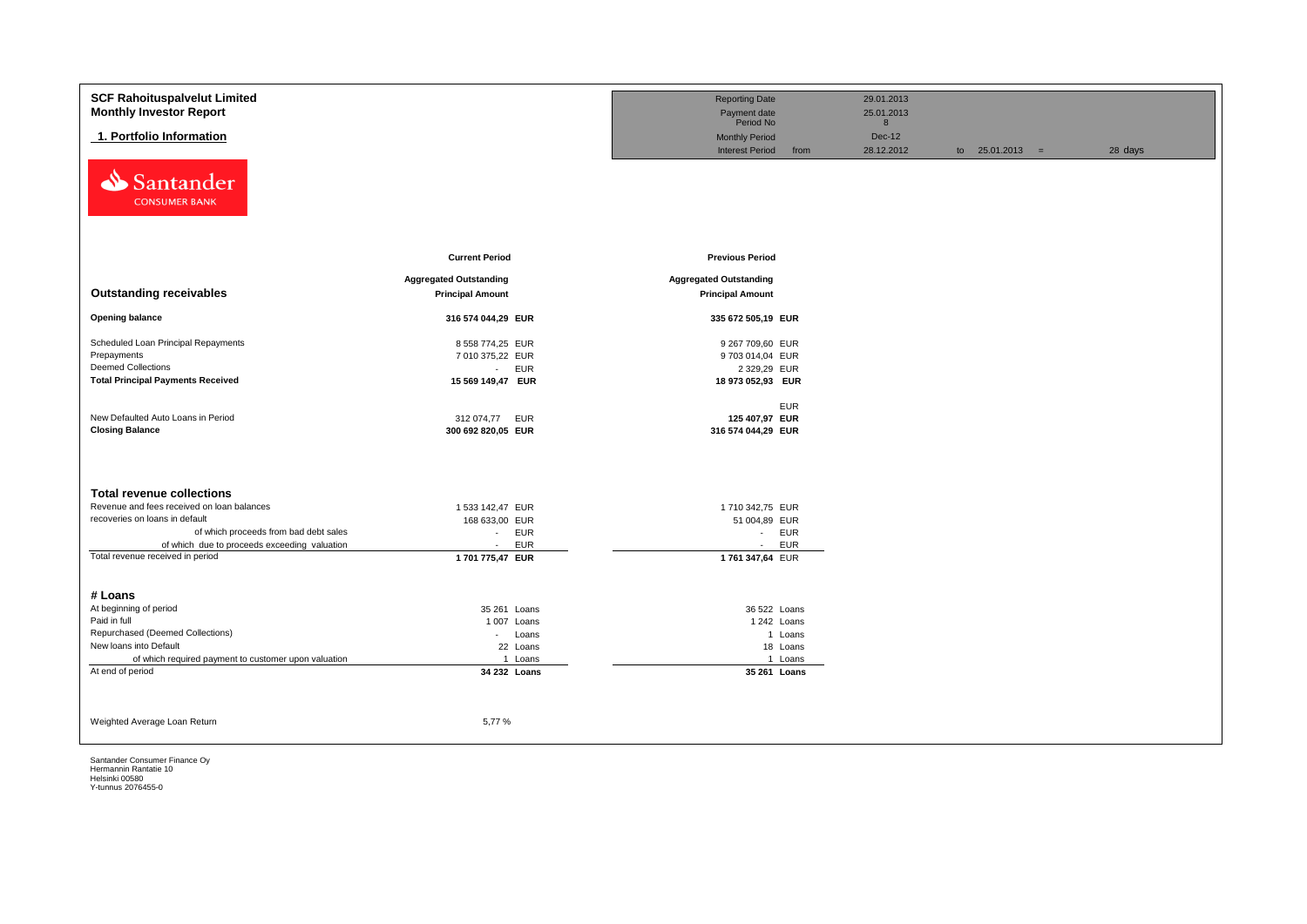| <b>SCF Rahoituspalvelut Limited</b><br><b>Monthly Investor Report</b><br>2. Amount Due for Distribution<br>Santander<br><b>CONSUMER BANK</b>                                                                                                                                                                                                                                   |                                                                                                    | <b>Reporting Date</b><br>Payment date<br>Period No<br><b>Monthly Period</b><br><b>Interest Period</b> | from | 29.01.2013<br>25.01.2013<br>8<br>Dec-12<br>28.12.2012 | to | 25.01.2013 | $=$ | 28 days |
|--------------------------------------------------------------------------------------------------------------------------------------------------------------------------------------------------------------------------------------------------------------------------------------------------------------------------------------------------------------------------------|----------------------------------------------------------------------------------------------------|-------------------------------------------------------------------------------------------------------|------|-------------------------------------------------------|----|------------|-----|---------|
| <b>Purchaser Available Distribution Amount</b>                                                                                                                                                                                                                                                                                                                                 | <b>Current Period</b>                                                                              |                                                                                                       |      |                                                       |    |            |     |         |
| a. Collections (Principal, interest, and fee etc)<br>b. Stamp Duty, Taxes, Liabilities etc. Paid by the Seller to the Purchaser<br>c. Default, Interest, Indemnities etc Paid by the Seller to the Purchaser<br>d. Other amounts Paid by the Seller to the Purchaser<br>e. Interest Earned by the Purchaser<br><b>Total Amount for Purchaser Available Distribution Amount</b> | 17 270 924,94 EUR<br>0,00 EUR<br>0,00 EUR<br>0,00 EUR<br>0,00 EUR<br>17 270 924,94 EUR             |                                                                                                       |      |                                                       |    |            |     |         |
| <b>Issuer Available Distribution Amount</b>                                                                                                                                                                                                                                                                                                                                    | <b>Current Period</b>                                                                              |                                                                                                       |      |                                                       |    |            |     |         |
| a. Amounts due to Issuer from Purchaser under the Loan Agreement<br>b. Reserve Fund<br>c. Swap counterparty payment to the Issuer<br>d. Drawings under the Liquidity Facility<br>e. Interest Earned by the Issuer<br><b>Total Amount for Issuer Available Distribution Amount</b>                                                                                              | 17 102 412,16 EUR<br>7 229 385,00 EUR<br>0,00 EUR<br>0,00 EUR<br>$-65,10$ EUR<br>24 331 732,06 EUR |                                                                                                       |      |                                                       |    |            |     |         |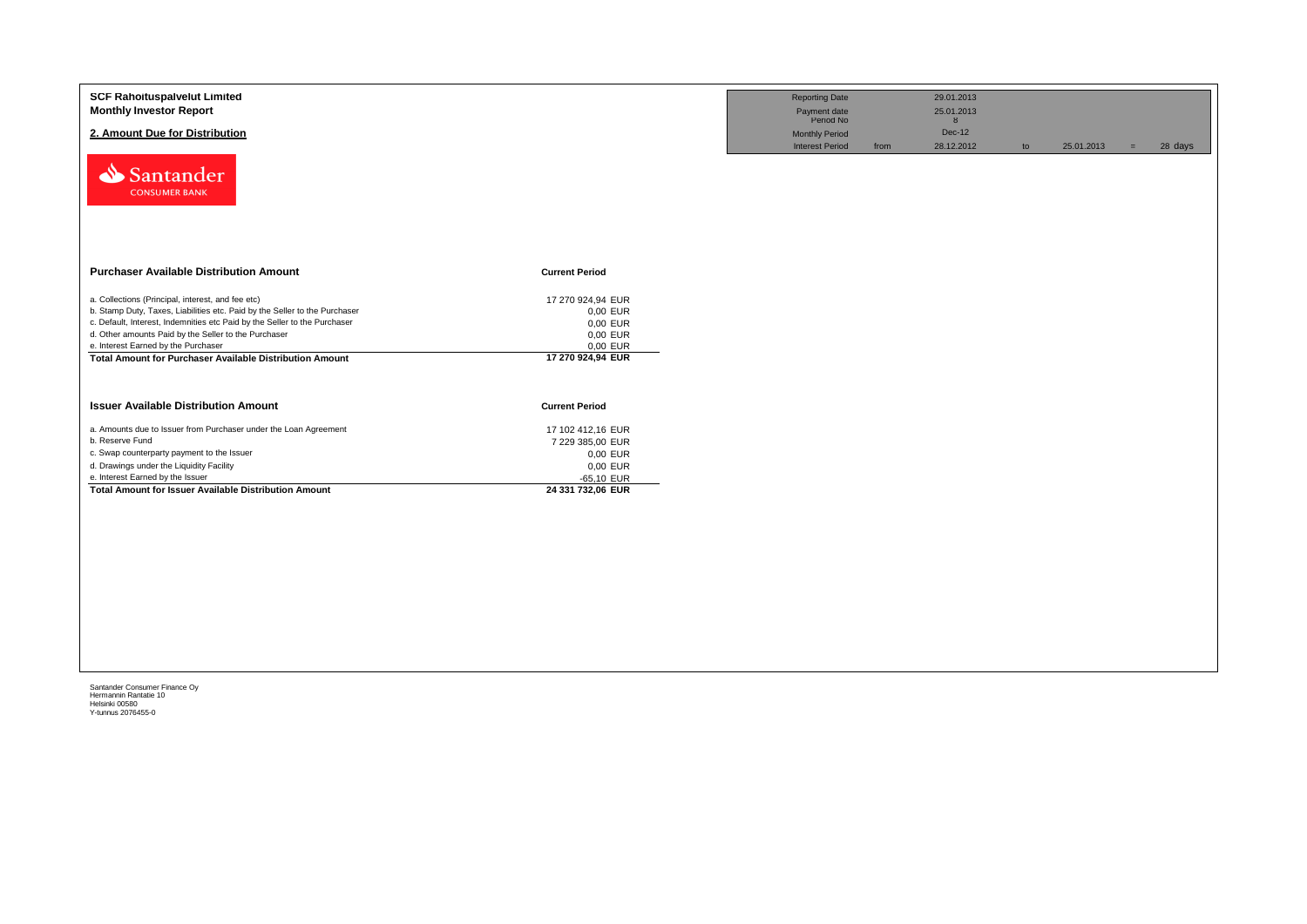| <b>SCF Rahoituspalvelut Limited</b><br><b>Monthly Investor Report</b>                                                                                                                                 |      | <b>Reporting Date</b><br>Payment date |            | 29.01.2013<br>25.01.2013 |    |            |     |         |
|-------------------------------------------------------------------------------------------------------------------------------------------------------------------------------------------------------|------|---------------------------------------|------------|--------------------------|----|------------|-----|---------|
|                                                                                                                                                                                                       |      | Period No                             |            | 8                        |    |            |     |         |
| 3. Reserve Accounts                                                                                                                                                                                   |      | <b>Monthly Period</b>                 |            | Dec-12                   |    |            |     |         |
|                                                                                                                                                                                                       |      | <b>Interest Period</b>                | from       | 28.12.2012               | to | 25.01.2013 | $=$ | 28 days |
| Santander<br><b>CONSUMER BANK</b>                                                                                                                                                                     |      |                                       |            |                          |    |            |     |         |
| <b>Note Balance</b>                                                                                                                                                                                   |      |                                       |            |                          |    |            |     |         |
| Beginning of Period                                                                                                                                                                                   |      | 316 574 311.00 EUR                    |            |                          |    |            |     |         |
| End of Period                                                                                                                                                                                         |      | 300 694 242,00 EUR                    |            |                          |    |            |     |         |
| <b>Reserve Fund</b>                                                                                                                                                                                   | in % |                                       |            |                          |    |            |     |         |
| Beginning of Period                                                                                                                                                                                   | 2,3% | 7 229 385,00 EUR                      |            |                          |    |            |     |         |
| Cash Outflow                                                                                                                                                                                          |      | 7 229 385,00 EUR                      |            |                          |    |            |     |         |
| Cash Inflow                                                                                                                                                                                           |      | 7 229 385,00 EUR                      |            |                          |    |            |     |         |
| End of Period                                                                                                                                                                                         | 2,3% | 7 229 385,00 EUR                      |            |                          |    |            |     |         |
| Required Reserve Amount                                                                                                                                                                               | 2,3% | 7 229 385,00 EUR                      |            |                          |    |            |     |         |
| <b>Servicer Advance Reserve Fund</b>                                                                                                                                                                  |      |                                       |            |                          |    |            |     |         |
| Beginning of Period                                                                                                                                                                                   |      | 100 000,00 EUR                        |            |                          |    |            |     |         |
| Cash Outflow                                                                                                                                                                                          |      | $\sim$                                | <b>EUR</b> |                          |    |            |     |         |
| Cash Inflow                                                                                                                                                                                           |      | $\sim$                                | <b>EUR</b> |                          |    |            |     |         |
| End of Period                                                                                                                                                                                         |      | 100 000,00 EUR                        |            |                          |    |            |     |         |
| Required Reserve Amount                                                                                                                                                                               |      | 100 000,00 EUR                        |            |                          |    |            |     |         |
| <b>Set-off from Deposits</b><br>No borrowers whose loans were sold to SCF Rahoituspalvelut Ltd held deposits with Santander Consumer Finance Oy. The risk of set-off from deposits is therefore zero. |      |                                       |            |                          |    |            |     |         |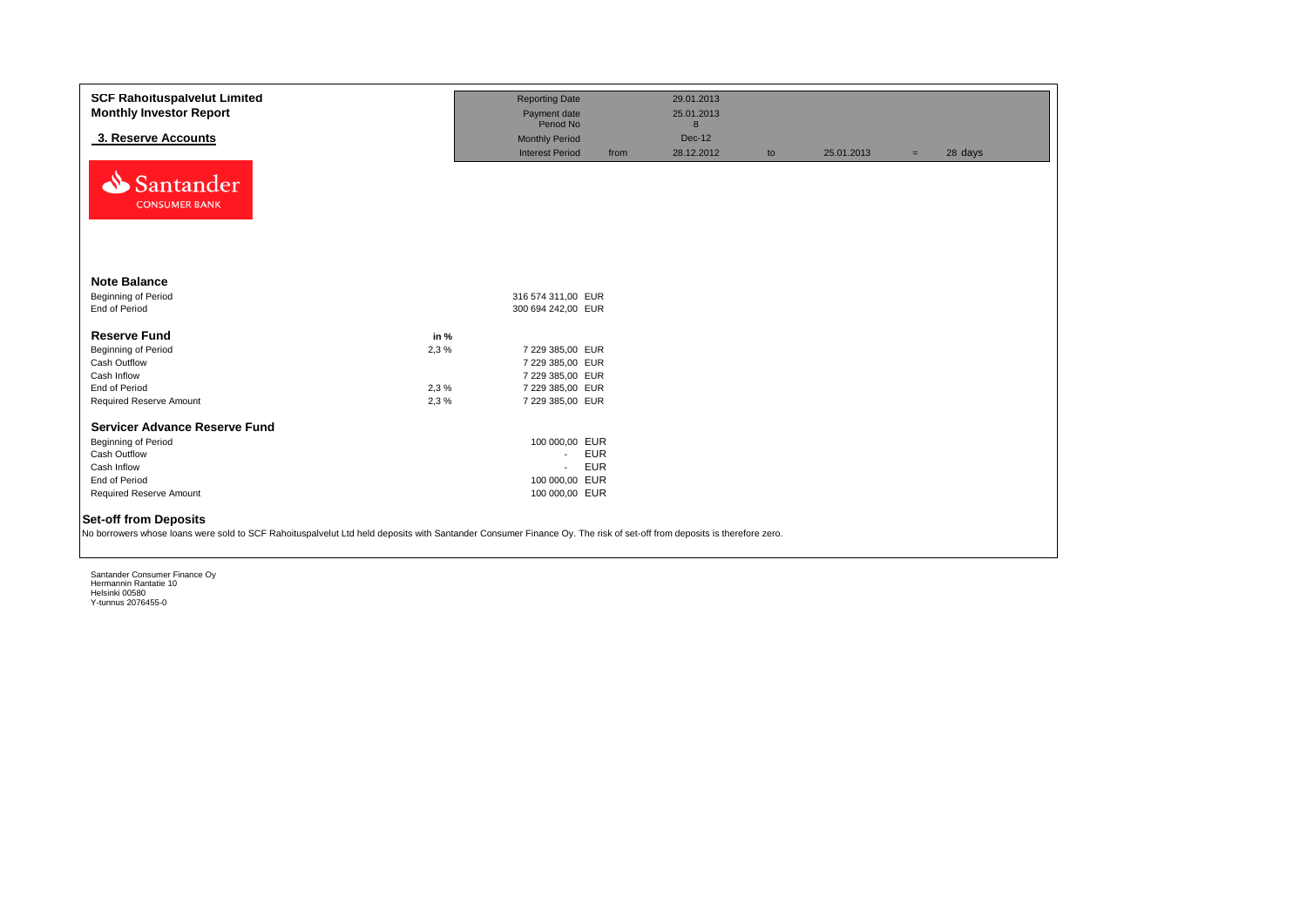| <b>SCF Rahoituspalvelut Limited</b><br><b>Monthly Investor Report</b><br>4. Performance Data                                     |                                                      |                    |              | <b>Reporting Date</b><br>Payment date<br>Period No<br>Monthly Period<br><b>Interest Period</b> | from | 29.01.2013<br>25.01.2013<br>8<br>Dec-12<br>28.12.2012 | to | 25.01.2013 | $\qquad \qquad =$ | 28 days |
|----------------------------------------------------------------------------------------------------------------------------------|------------------------------------------------------|--------------------|--------------|------------------------------------------------------------------------------------------------|------|-------------------------------------------------------|----|------------|-------------------|---------|
| Santander<br><b>CONSUMER BANK</b>                                                                                                |                                                      |                    |              |                                                                                                |      |                                                       |    |            |                   |         |
| <b>Asset Balance</b>                                                                                                             |                                                      |                    |              |                                                                                                |      |                                                       |    |            |                   |         |
| <b>Beginning of Period</b>                                                                                                       |                                                      | 316 574 044,29 EUR |              |                                                                                                |      |                                                       |    |            |                   |         |
| End of Period                                                                                                                    |                                                      | 300 692 820,05 EUR |              |                                                                                                |      |                                                       |    |            |                   |         |
| <b>Portfolio Performance:</b>                                                                                                    | <b>EUR</b>                                           | %                  | # loans      |                                                                                                |      |                                                       |    |            |                   |         |
| <b>Performing Receivables:</b>                                                                                                   |                                                      |                    |              |                                                                                                |      |                                                       |    |            |                   |         |
| Current                                                                                                                          | 273 868 417,32                                       | 91,08%             | 31 4 35      |                                                                                                |      |                                                       |    |            |                   |         |
| 1-30 days past due                                                                                                               | 21 465 646,50                                        | 7,14 %             | 2 2 1 1      |                                                                                                |      |                                                       |    |            |                   |         |
| <b>Delinquent Receivables:</b>                                                                                                   |                                                      |                    |              |                                                                                                |      |                                                       |    |            |                   |         |
| 31-60 days past due                                                                                                              | 3 844 904,60                                         | 1,28 %             | 439          |                                                                                                |      |                                                       |    |            |                   |         |
| 61-90 days past due                                                                                                              | 1 003 311,14                                         | 0,33 %             | 88           |                                                                                                |      |                                                       |    |            |                   |         |
| 91-120 days past due                                                                                                             | 265 795,86                                           | 0,09%              | 34           |                                                                                                |      |                                                       |    |            |                   |         |
| 121-150 days past due                                                                                                            | 129 384,85                                           | 0,04 %             | 13           |                                                                                                |      |                                                       |    |            |                   |         |
| 151-180 days past due                                                                                                            | 115 359,78                                           | 0,04%              | 12           |                                                                                                |      |                                                       |    |            |                   |         |
| <b>Total Performing and Delinquent</b>                                                                                           | 300 692 820,05                                       | 100,00 %           | 34 232       |                                                                                                |      |                                                       |    |            |                   |         |
| <b>Current Period Defaults</b><br><b>Cumulative Defaults</b><br><b>Current Period Recoveries</b><br><b>Cumulative Recoveries</b> | 312 074,77<br>933 460,71<br>168 633,00<br>390 703,89 |                    | $22\,$<br>78 |                                                                                                |      |                                                       |    |            |                   |         |
|                                                                                                                                  |                                                      |                    |              |                                                                                                |      |                                                       |    |            |                   |         |
|                                                                                                                                  |                                                      |                    |              |                                                                                                |      |                                                       |    |            |                   |         |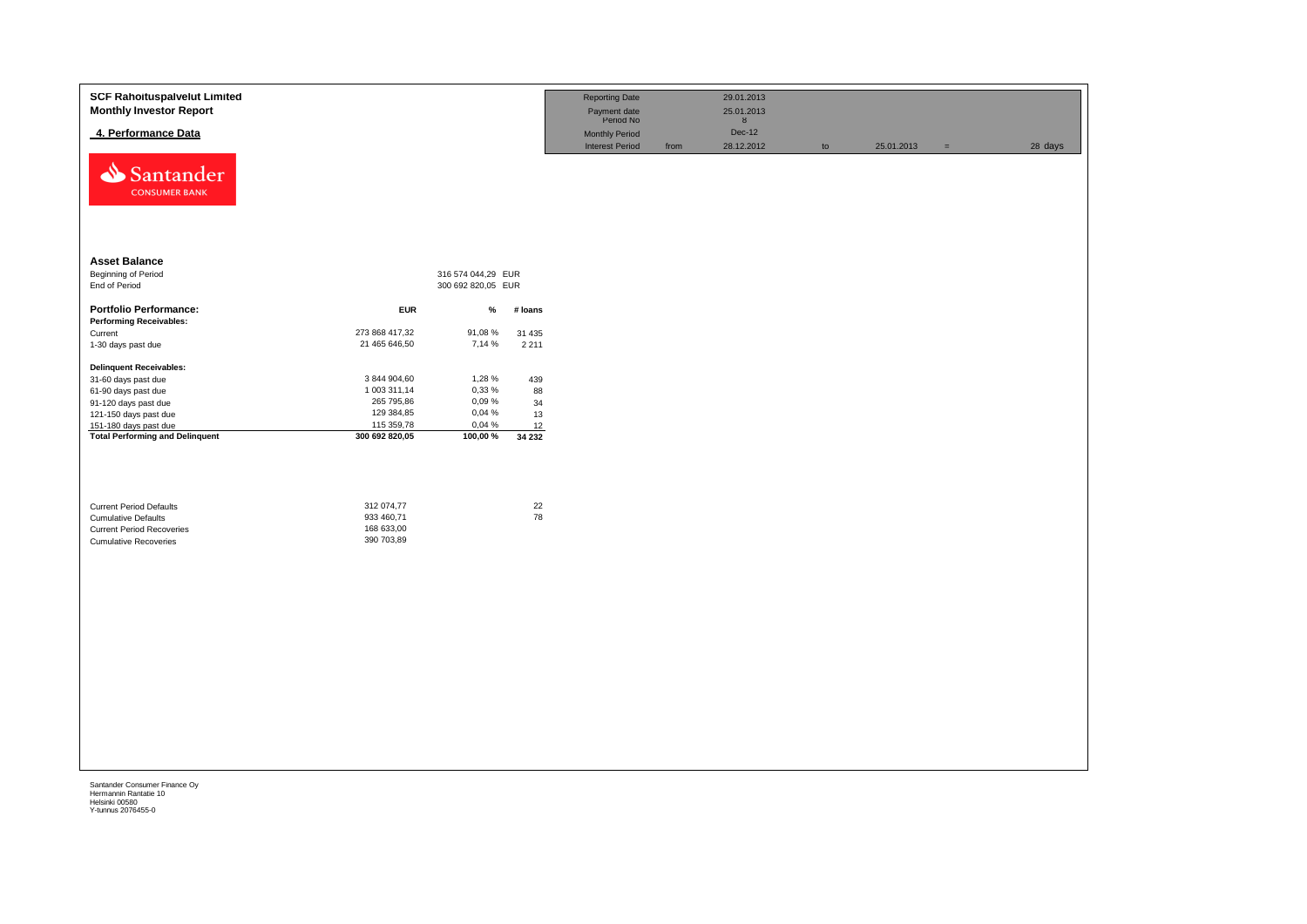| <b>SCF Rahoituspalvelut Limited</b> | <b>Reporting Date</b>     |      | 29.01.2013    |            |         |
|-------------------------------------|---------------------------|------|---------------|------------|---------|
| <b>Monthly Investor Report</b>      | Payment date<br>Period No |      | 25.01.2013    |            |         |
| 5. Outstanding Notes                | <b>Monthly Period</b>     |      | <b>Dec-12</b> |            |         |
|                                     | <b>Interest Period</b>    | from | 28.12.2012    | 25.01.2013 | 28 days |



| 1. Note Balance                                       | <b>All Notes</b>   | <b>Class A</b>     | <b>Class A</b> | <b>Class B</b>    | <b>Class B</b> |
|-------------------------------------------------------|--------------------|--------------------|----------------|-------------------|----------------|
| <b>General Note Information</b>                       |                    |                    |                |                   |                |
| <b>ISIN Code</b>                                      |                    | N/A                | X              | N/A               | N/A            |
| Currency                                              |                    | <b>EUR</b>         | <b>EUR</b>     | <b>EUR</b>        | <b>EUR</b>     |
| Initial Tranching                                     | 100 %              | 83 %               | 0,01%          | 16 %              | 0,005%         |
| Legal Final Maturity Date                             |                    | 25.01.2020         | 43855          | 25.01.2020        | 43855          |
| Rating (Fitch/Moody's)                                |                    | AAAsf/Aaa(sf)      | AAAsf/Aaa(sf)  | N/A               | N/A            |
| Initial Notes Aggregate Principal Outstanding Balance | 481 959 000.00 EUR | 402 400 000.00 EUR | 35000 EUR      | 79 500 000.00 EUR | 24000 EUR      |
| Initial Nominal per Note                              |                    | 100000,00 EUR      | 1000 EUR       | 100 000,00 EUR    | 1000 EUR       |
| Initial Number of Notes per Class                     | 4878               | 4024               | 35             | 795               | 24             |
|                                                       |                    |                    |                |                   |                |
| <b>Current Note Information</b>                       |                    |                    |                |                   |                |
| Class Principal Outstanding Opening Balance           | 316 574 311.00 EUR | 237 029 694.60 EUR | 20 616,40 EUR  | 79 500 000.00 EUR | 24 000,00 EUR  |
| Available Distribution Amount                         | 17 270 924.94 EUR  |                    |                |                   |                |
| Amortisation                                          | 15 880 069,00 EUR  |                    |                |                   |                |
| Redemption per Class                                  | 15 880 069,00 EUR  | 15 878 704,00 EUR  | 1365,00 EUR    | 0,00 EUR          | 0.00 EUR       |
| Redemption per Note                                   |                    | 3946.00 EUR        | 39,00 EUR      | 0.00 EUR          | 0.00 EUR       |
| Class Principal Outstanding Closing Balance           | 300 694 242,00 EUR | 221 151 006,70 EUR | 19 235,30 EUR  | 79 500 000,00 EUR | 24 000,00 EUR  |
| <b>Current Tranching</b>                              |                    | 73,55 %            | 0,01%          | 26,44 %           | 0.01%          |
| Current Pool Factor                                   |                    | 0.55               | 0.55           | 1.00              | 1,00           |

| 2. Payments to Investors per Note                  | <b>All Notes</b> | <b>Class A</b> | <b>Class A</b> | <b>Class B</b> | <b>Class B</b> |
|----------------------------------------------------|------------------|----------------|----------------|----------------|----------------|
| Interest Rate Basis: 1-M EURIBOR / Spread          | 0.11%            | 1.00 %         | 1,00 %         | 1.10%          | 1.10 %         |
| Day Count Convention                               |                  | 28,00          | 28,00          | 28,00          | 28,00          |
| <b>Interest Days</b>                               | 28               |                |                |                |                |
| Principal Outstanding per Note Beginning of Period |                  | 58 904.00 EUR  | 589.04 EUR     | 100 000,00 EUR | 1 000.00 EUR   |
| >Principal Repayment per note                      |                  | 3946.00 EUR    | 39.46 EUR      | 0,00 EUR       | 0.00 EUR       |
| Principal Outstanding per Note End of Period       |                  | 54 958.00 EUR  | 549.58 EUR     | 100 000,00 EUR | 1 000.00 EUR   |
| >Interest accrued for the period                   |                  | 51.00 EUR      | 1.00 EUR       | 94.00 EUR      | 1.00 EUR       |
| <b>Interest Payment</b>                            | 280 013.00       | 205 224.00 EUR | 35.00 EUR      | 74 730.00 EUR  | 24.00 EUR      |
| Interest Payment per Note                          |                  | 51,00 EUR      | 1,00 EUR       | 94,00 EUR      | 1,00 EUR       |
| 3. Credit Enhancements                             |                  |                |                |                |                |
| Initial total CE (Subordination, Reserve)          |                  | 18,00 %        |                |                | 1.50 %         |
| Current CE (incl. Excess Spread)                   |                  | 31,82%         |                |                | 5,37%          |
| Current CE (excl. Excess Spread)                   |                  | 28,85 %        |                |                | 2,40 %         |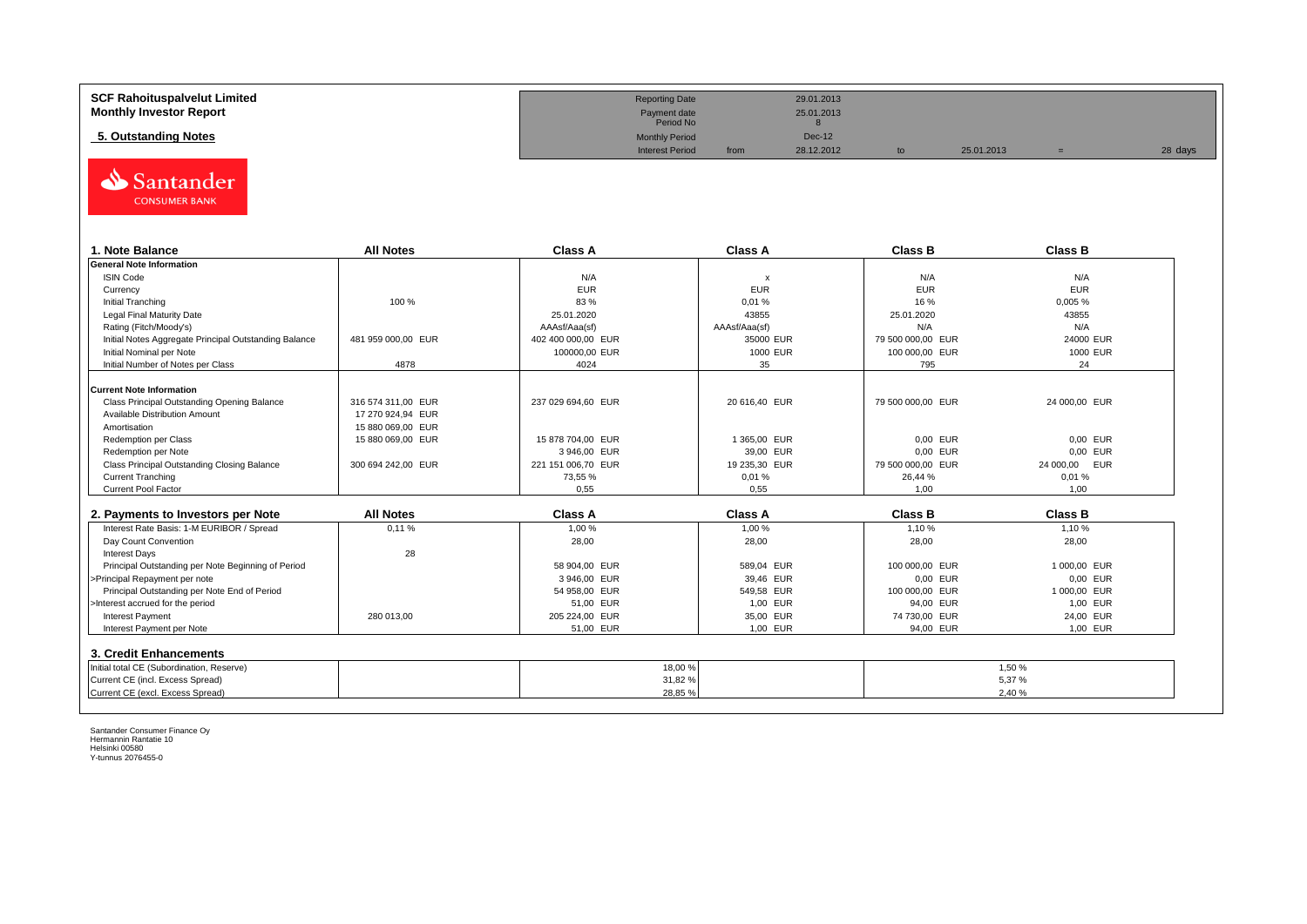# **SCF Rahoituspalvelut Limited Reporting Date 29.01.2013**<br> **Monthly Investor Report** Payment date 25.01.2013

**6. Counterparty Ratings, Trigger Levels and Consequences** 

Period No 8<br>Monthly Period Dec-12 Interest Period:  $28.12.2012$  to  $25.01.2013$  =

| Santander            |  |
|----------------------|--|
| <b>CONSUMER BANK</b> |  |

|                                    |                                              | <b>Rating Triggers</b>             |                |                                              |           |                                                |                                      |                                                 |                                          |                   |                                                                                                                                                                                                                                                                                                                                                                                                                                                                                                                                                                                                                                                                                                                                                                                                                                                                                                                                                                                                                                                                                                      |
|------------------------------------|----------------------------------------------|------------------------------------|----------------|----------------------------------------------|-----------|------------------------------------------------|--------------------------------------|-------------------------------------------------|------------------------------------------|-------------------|------------------------------------------------------------------------------------------------------------------------------------------------------------------------------------------------------------------------------------------------------------------------------------------------------------------------------------------------------------------------------------------------------------------------------------------------------------------------------------------------------------------------------------------------------------------------------------------------------------------------------------------------------------------------------------------------------------------------------------------------------------------------------------------------------------------------------------------------------------------------------------------------------------------------------------------------------------------------------------------------------------------------------------------------------------------------------------------------------|
|                                    |                                              |                                    |                | <b>Short Term</b>                            |           |                                                | <b>Long Term</b>                     |                                                 |                                          |                   |                                                                                                                                                                                                                                                                                                                                                                                                                                                                                                                                                                                                                                                                                                                                                                                                                                                                                                                                                                                                                                                                                                      |
|                                    |                                              |                                    | Fitch          |                                              | Moody's   |                                                | Fitch                                |                                                 | Moody's                                  |                   |                                                                                                                                                                                                                                                                                                                                                                                                                                                                                                                                                                                                                                                                                                                                                                                                                                                                                                                                                                                                                                                                                                      |
| <b>Transaction Role</b>            | Counterparty                                 | Criteria                           | Current        | Criteria                                     | Current   | Criteria                                       | Current                              | Criteria                                        | Current                                  | Trigger breached? | Summary of Contractual Requirements if Rating Trigger Breach                                                                                                                                                                                                                                                                                                                                                                                                                                                                                                                                                                                                                                                                                                                                                                                                                                                                                                                                                                                                                                         |
| Issuer                             | Rahoituspalvelut Limited                     |                                    | No rating      |                                              | No rating |                                                | No rating                            |                                                 | No rating                                | N/A               |                                                                                                                                                                                                                                                                                                                                                                                                                                                                                                                                                                                                                                                                                                                                                                                                                                                                                                                                                                                                                                                                                                      |
| Seller                             | Santander Consumer Finance OY                |                                    | No rating      |                                              | No rating |                                                | No rating                            |                                                 | No rating                                | N/A               |                                                                                                                                                                                                                                                                                                                                                                                                                                                                                                                                                                                                                                                                                                                                                                                                                                                                                                                                                                                                                                                                                                      |
| Servicer                           | Santander Consumer Finance OY                |                                    | No rating      |                                              | No rating |                                                | No rating                            |                                                 | No rating                                | N/A               |                                                                                                                                                                                                                                                                                                                                                                                                                                                                                                                                                                                                                                                                                                                                                                                                                                                                                                                                                                                                                                                                                                      |
| Servicer's Owner                   | Santander Consumer Finance                   | N/A                                | F <sub>2</sub> | N/A                                          | $P-2$     | <b>BBB</b>                                     | RRR-<br><b>Rating Watch Negative</b> | Baa3                                            | Baa2<br>Review for possible<br>Downgrade | $\mathbb{N}$      | the Back-up Servicer Facilitator, Banco Santander S.A, will perform the following services: (a) in accordance<br>with the provisions of this Agreement, select an appropriate bank or financial institution to act as a<br>successor servicer in the event that a Servicer Termination Notice is delivered; (b) review the information<br>provided to it by the Servicer under this Agreement; (c) enter into appropriate data confidentiality<br>provisions; and (d) notify the Servicer if it requires further assistance                                                                                                                                                                                                                                                                                                                                                                                                                                                                                                                                                                          |
| <b>Liquidity Facility Provider</b> | <b>Banco Santander S.A.</b>                  | F <sub>2</sub>                     | F2             | $P-1$<br>Review for possible<br>Downgrade    | $P-2$     | $\overline{A}$<br><b>Rating Watch Negative</b> | RRR+<br><b>Rating Watch Negativ</b>  | A1<br>Review for possible<br>downgrade          | Baa2<br>Review for possible<br>Downgrade | Y                 | The Liquidity Facility Provider (Banco Santander) shall either a) assign or transfer all its rights, benefits, and<br>obligations to a bank or financial intermediary passported to perform banking activities in Ireland that (i)<br>meets the applicable Required Ratings (ii) enters into a liquidity facility agreement on substantially the same<br>terms as the Liquidity Facility Agreement and (iii) accedes to the Issuer Security Trust Deed all by no later<br>than 30 calendar days from the date on which the Ratings Downgrade took place if the Liquidity Facility<br>provider fails to provide Cash<br>Collateral or b) deposit an amount equal to the Available Facility into the Issuer Transaction Account by no<br>later than 14 calendar days after the downgrade (Cash Collateral)                                                                                                                                                                                                                                                                                             |
| <b>Issuer Swap Provider</b>        | Banco Santander S.A.                         | F <sub>2</sub>                     | F <sub>2</sub> | $p_{-1}$<br>Review for possible<br>Downgrade | $P-2$     | $\Delta$<br>Rating Watch Negative              | RRR+<br><b>Rating Watch Negative</b> | $\Lambda$ 1<br>Review for possible<br>downgrade | Raa2<br>Review for possible<br>Downgrade | Y                 | The Swap Counterparty (Banco Santander) will be obliged, within the time periods specified in the<br>Basis Swap Agreement, at its own cost, to post collateral for its obligations in accordance with the provisions<br>of the Credit Support Annex, and in addition, will be obliged, within the time periods specified in the Basis<br>Swap Agreement, at its cost, to either (i) obtain a guarantee of its obligations under the Basis Swap<br>Agreement from a third party with the Required Ratings; or (ii) transfer all of its rights and obligations under<br>the Basis Swap Agreement to a third party with the Required Ratings                                                                                                                                                                                                                                                                                                                                                                                                                                                            |
| <b>Issuer Bank</b>                 | Deutsche Bank AG                             | F1<br><b>Rating Watch Negative</b> | $F1+$          | $P-1$<br>Review for possible<br>Downgrade    | $P-1$     | $\Lambda$<br>Rating Watch Negative             | $A+$                                 | A1<br>Review for possible<br>downgrade          | A2                                       | To be clarified   | If at any time a Ratings Downgrade has occurred in respect of the Transaction Account Bank, then the Issuer<br>and the Purchaser shall (with the prior written consent of the Note Trustee) procure that, within 30 calendar<br>days, (i) in relation to the Issuer, the Issuer Secured Accounts and the Expenses Loan Payment Account and<br>all of the funds standing to the credit of the Issuer Secured Accounts and the Expenses Loan Payment<br>Account and (ii) in relation to the Purchaser, the Purchaser Transaction Account and all funds standing to the<br>credit of the Purchaser Transaction Account, are transferred to another bank or banks that meet the<br>applicable Required Ratings (which bank shall be notified in writing by the Issuer to the Transaction Account<br>Bank) and approved in writing by the Note Trustee and in accordance with the provisions of the Transaction<br>Account Bank Agreement. The appointment of the Transaction Account Bank shall terminate on the date on<br>which the appointment of the new transaction account bank becomes effective. |
| Paying Agent and related roles     | Deutsche Bank AG                             |                                    | $F1+$          |                                              | $P-1$     |                                                | $A+$                                 |                                                 | A2                                       | N/A               |                                                                                                                                                                                                                                                                                                                                                                                                                                                                                                                                                                                                                                                                                                                                                                                                                                                                                                                                                                                                                                                                                                      |
| Corporate Service Provider         | Deutsche International Corporate<br>Services |                                    | $F1+$          |                                              | $P-1$     |                                                | $\Lambda$                            |                                                 | A2                                       | N/A               |                                                                                                                                                                                                                                                                                                                                                                                                                                                                                                                                                                                                                                                                                                                                                                                                                                                                                                                                                                                                                                                                                                      |
| Note Trustee and Security Trustee  | Deutsche Trustee Company Limited             |                                    | $F1+$          |                                              | $P-1$     |                                                | $A+$                                 |                                                 | A2                                       | N/A               |                                                                                                                                                                                                                                                                                                                                                                                                                                                                                                                                                                                                                                                                                                                                                                                                                                                                                                                                                                                                                                                                                                      |
| <b>Collections Bank</b>            | SEB AB                                       | F1<br><b>Rating Watch Negative</b> | F1             | $P-1$<br>Review for possible<br>Downgrade    | $P-1$     | $\Lambda$<br><b>Rating Watch Negative</b>      | At                                   | A1<br>Review for possible<br>downgrade          | A1                                       | $\mathbf{N}$      | Within 30 calendar days, the Issuer Collections Account and all of the funds standing to the credit of the<br>Issuer Collections Account are transferred to another bank or banks who meet the Required Ratings (which<br>bank shall be notified in writing by the Servicer to the Collections Account Bank and approved in writing by<br>the Note Trustee): the appointment of the Collections Account Bank shall terminate on the date on which<br>the appointment of the new transaction account bank becomes effective. Upon the transfer of the Issuer<br>Collections Account to another bank, the Issuer will procure that the new transaction Upon the transfer of<br>the Issuer Collections Acoount to another bank, the Issuer will procure that the new transaction account<br>bank<br>enters into an agreement substantially in the form of the Issuer Collections Account Agreement and accedes<br>to the Issuer Security Trust Deed.                                                                                                                                                    |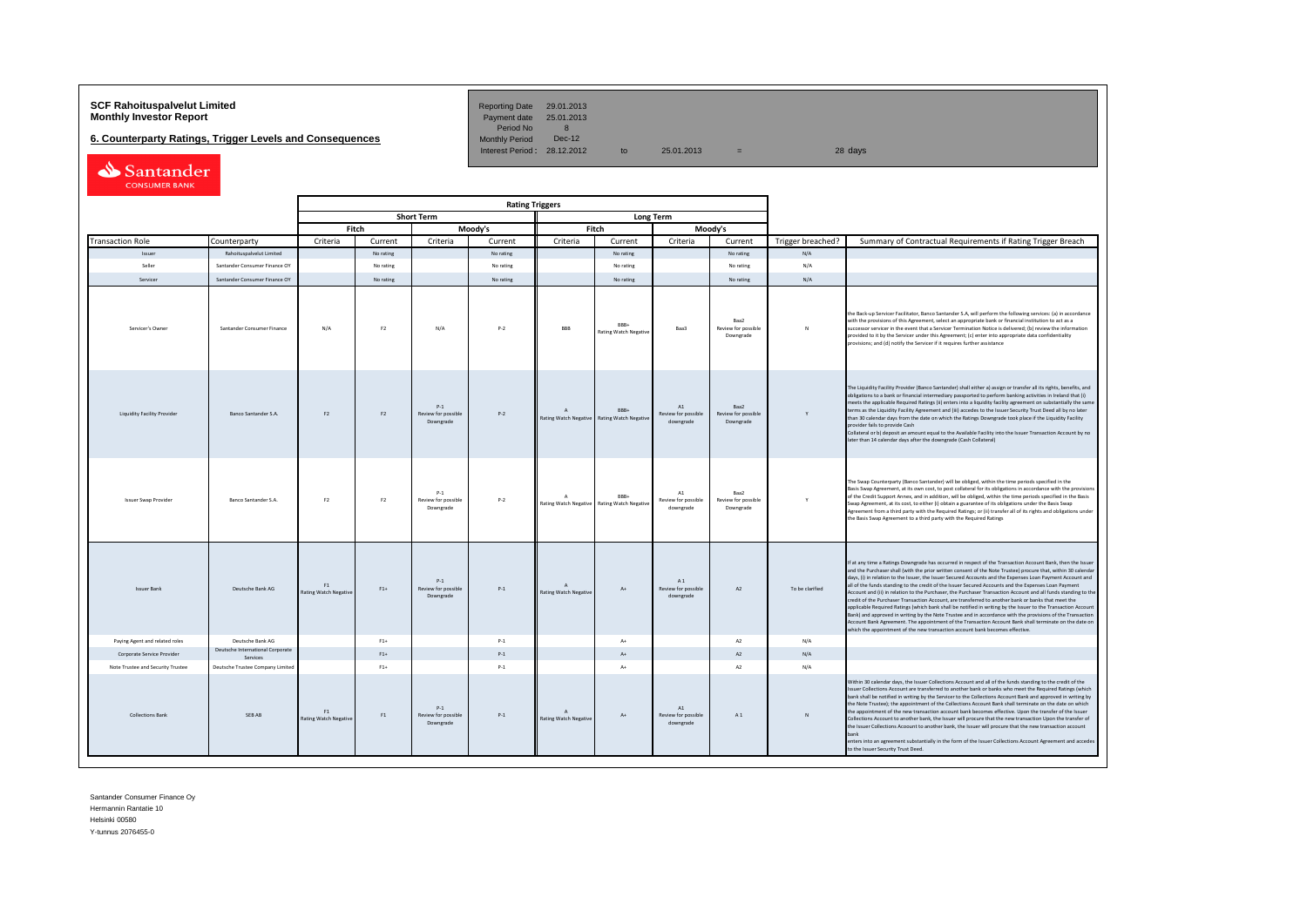| <b>SCF Rahoituspalvelut Limited</b><br><b>Monthly Investor Report</b> | <b>Reporting Date</b><br>Payment date<br>Period No |      | 29.01.2013<br>25.01.2013 |    |            |   |         |
|-----------------------------------------------------------------------|----------------------------------------------------|------|--------------------------|----|------------|---|---------|
| 6.a Original Portfolio Principal Balance                              | <b>Monthly Period</b><br><b>Interest Period</b>    | from | des. 12<br>28.12.2012    | to | 25.01.2013 | = | 28 days |
| Santander                                                             |                                                    |      |                          |    |            |   |         |

Average outstanding principal balance: 10 679

|                  | <b>TOTAL</b>           |             |           |                         |         |                              |                     |  |  |  |  |  |
|------------------|------------------------|-------------|-----------|-------------------------|---------|------------------------------|---------------------|--|--|--|--|--|
|                  | <b>Min</b>             | <b>Max</b>  | <b>No</b> | <b>Original balance</b> | %       | <b>WA months to maturity</b> | <b>WA seasoning</b> |  |  |  |  |  |
|                  | $0,00 \in$             | 4 999,99€   | 10 5 69   | 34 014 267              | 7,1%    | 20,3                         | 20,2                |  |  |  |  |  |
|                  | 5 000,00€              | 9 999,99€   | 14 962    | 111 330 743             | 23,1%   | 33,3                         | 16,0                |  |  |  |  |  |
|                  | 10 000,00€             | 14 999,99€  | 10 4 48   | 127 666 197             | 26,5%   | 40,0                         | 13,1                |  |  |  |  |  |
|                  | 15 000,00€             | 19 999,99€  | 4833      | 83 124 702              | 17,2%   | 44,2                         | 12,1                |  |  |  |  |  |
|                  | 20 000,00€             | 24 999,99€  | 2 0 8 0   | 46 047 406              | 9,6%    | 45,8                         | 10,7                |  |  |  |  |  |
| Original balance | 25 000,00€             | 29 999,99€  | 963       | 26 170 405              | 5,4%    | 46,3                         | 9,8                 |  |  |  |  |  |
|                  | 30 000,00 €            | 34 999,99 € | 493       | 15 863 298              | 3,3%    | 46,5                         | 9,7                 |  |  |  |  |  |
|                  | 35 000,00 €            | 39 999,99 € | 271       | 10 073 680              | 2,1%    | 45,7                         | 10,4                |  |  |  |  |  |
|                  | 40 000,00€             | 44 999,99€  | 181       | 7 662 654               | 1,6%    | 45,4                         | 9,9                 |  |  |  |  |  |
|                  | 45 000,00€             | 49 999,99€  | 99        | 4 678 264               | 1,0%    | 45,7                         | 10,0                |  |  |  |  |  |
|                  | 50 000,00€             | 54 999,99€  | 78        | 4 0 5 6 5 1 8           | 0,8%    | 45,7                         | 9,0                 |  |  |  |  |  |
|                  | 55 000,00€             | 59 999,99 € | 51        | 2 9 2 7 2 4 6           | 0,6%    | 45,7                         | 10,1                |  |  |  |  |  |
|                  | 60 000,00 $\epsilon$ + |             | 105       | 8 3 4 2 2 7 8           | 1,7%    | 44,8                         | 9,2                 |  |  |  |  |  |
|                  |                        |             |           |                         |         |                              |                     |  |  |  |  |  |
|                  | Total                  |             | 45 133    | 481 957 657             | 100,00% | 42,3                         | 11,56               |  |  |  |  |  |

Santander Consumer Finance Oy Hermannin Rantatie 10 Helsinki 00580 Y-tunnus 2076455-0

**CONSUMER BANK**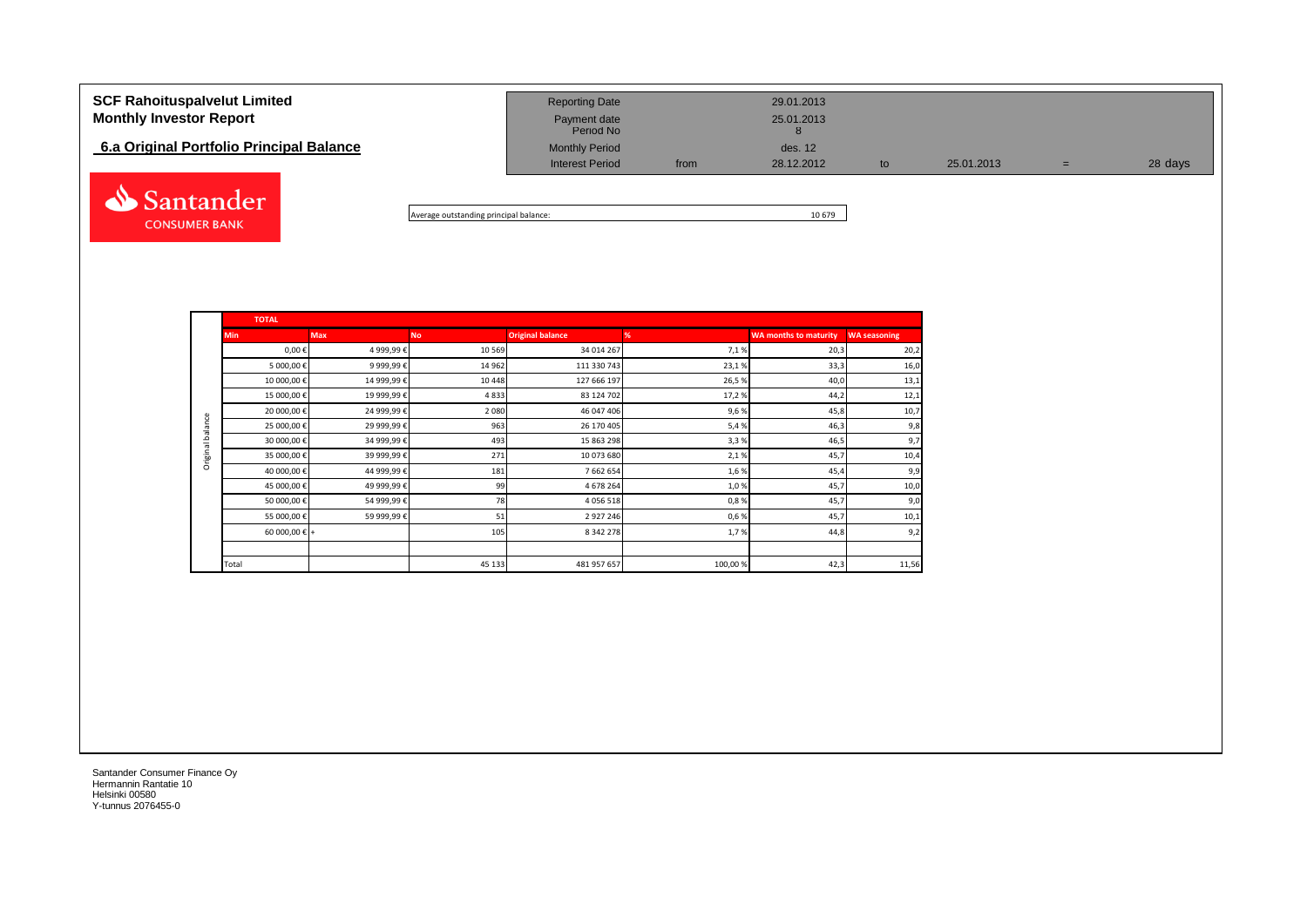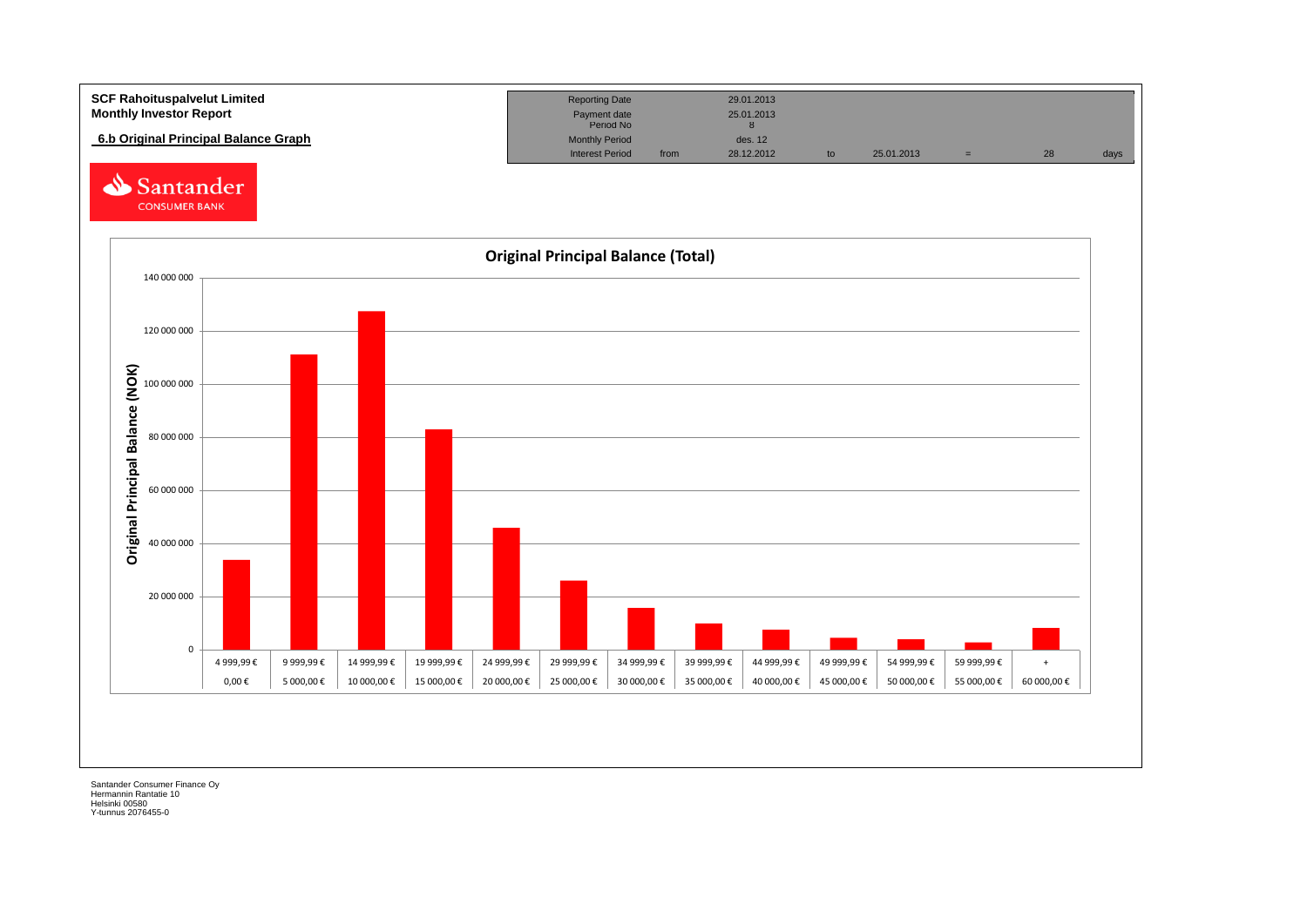# **7.a Outstanding Principal Balance**



| <b>SCF Rahoituspalvelut Limited</b><br><b>Monthly Investor Report</b> | <b>Reporting Date</b><br>Payment date<br>Period No |      | 29.01.2013<br>25.01.2013 |    |            |     |         |
|-----------------------------------------------------------------------|----------------------------------------------------|------|--------------------------|----|------------|-----|---------|
| 7.a Outstanding Principal Balance                                     | <b>Monthly Period</b><br><b>Interest Period</b>    | from | des. 12<br>28.12.2012    | to | 25.01.2013 | $=$ | 28 days |
|                                                                       |                                                    |      |                          |    |            |     |         |

Average amount - all: 8 784

|                     |               |            |          | <b>TOTAL</b>               |                          |            |                                 |                     |
|---------------------|---------------|------------|----------|----------------------------|--------------------------|------------|---------------------------------|---------------------|
|                     | <b>Min</b>    | <b>Max</b> | No       | <b>Outstanding balance</b> | % of Outstanding balance | % of loans | <b>WA</b> months to<br>maturity | <b>WA seasoning</b> |
|                     | $0,00 \in$    | 4 999,99€  | 11 15 2  | 30 987 103                 | 10,31%                   | 32,58%     | 17,3                            | 27,0                |
|                     | 5 000,00€     | 9 999,99€  | 12 1 2 6 | 89 248 345                 | 29,68%                   | 35,42%     | 28,7                            | 22,9                |
|                     | 10 000,00€    | 14 999,99€ | 6 2 4 9  | 75 812 953                 | 25,21%                   | 18,25%     | 34,9                            | 20,7                |
|                     | 15 000,00€    | 19 999,99€ | 2615     | 44 776 556                 | 14,89%                   | 7,64%      | 38,1                            | 19,0                |
| Outstanding balance | 20 000,00€    | 24 999,99€ | 1034     | 23 019 075                 | 7,66%                    | 3,02%      | 39,3                            | 18,0                |
|                     | 25 000,00€    | 29 999,99€ | 472      | 12 842 473                 | 4,27%                    | 1,38%      | 38,7                            | 18,0                |
|                     | 30 000,00€    | 34 999,99€ | 222      | 7 141 253                  | 2,37%                    | 0,65%      | 39,3                            | 18,1                |
|                     | 35 000,00€    | 39 999,99€ | 144      | 5 371 361                  | 1,79%                    | 0,42%      | 38,0                            | 18,7                |
|                     | 40 000,00€    | 44 999,99€ | 81       | 3 4 10 19 6                | 1,13%                    | 0,24%      | 38,3                            | 17,6                |
|                     | 45 000,00€    | 49 999,99€ | 47       | 2 2 2 7 4 3 2              | 0,74%                    | 0,14%      | 39,8                            | 16,9                |
|                     | 50 000,00€    | 54 999,99€ | 28       | 1469416                    | 0,49%                    | 0,08%      | 36,2                            | 18,0                |
|                     | 55 000,00€    | 59 999,99€ | 14       | 799 656                    | 0,27%                    | 0,04%      | 37,9                            | 15,4                |
|                     | 60 000,00 € + |            | 48       | 3 587 001                  | 1,19%                    | 0,14%      | 38,2                            | 17,3                |
|                     |               |            |          |                            |                          |            |                                 |                     |
|                     | Total         |            | 34 2 32  | 300 692 820                | 100,0%                   | 100,0%     | 32,5                            | 21,2                |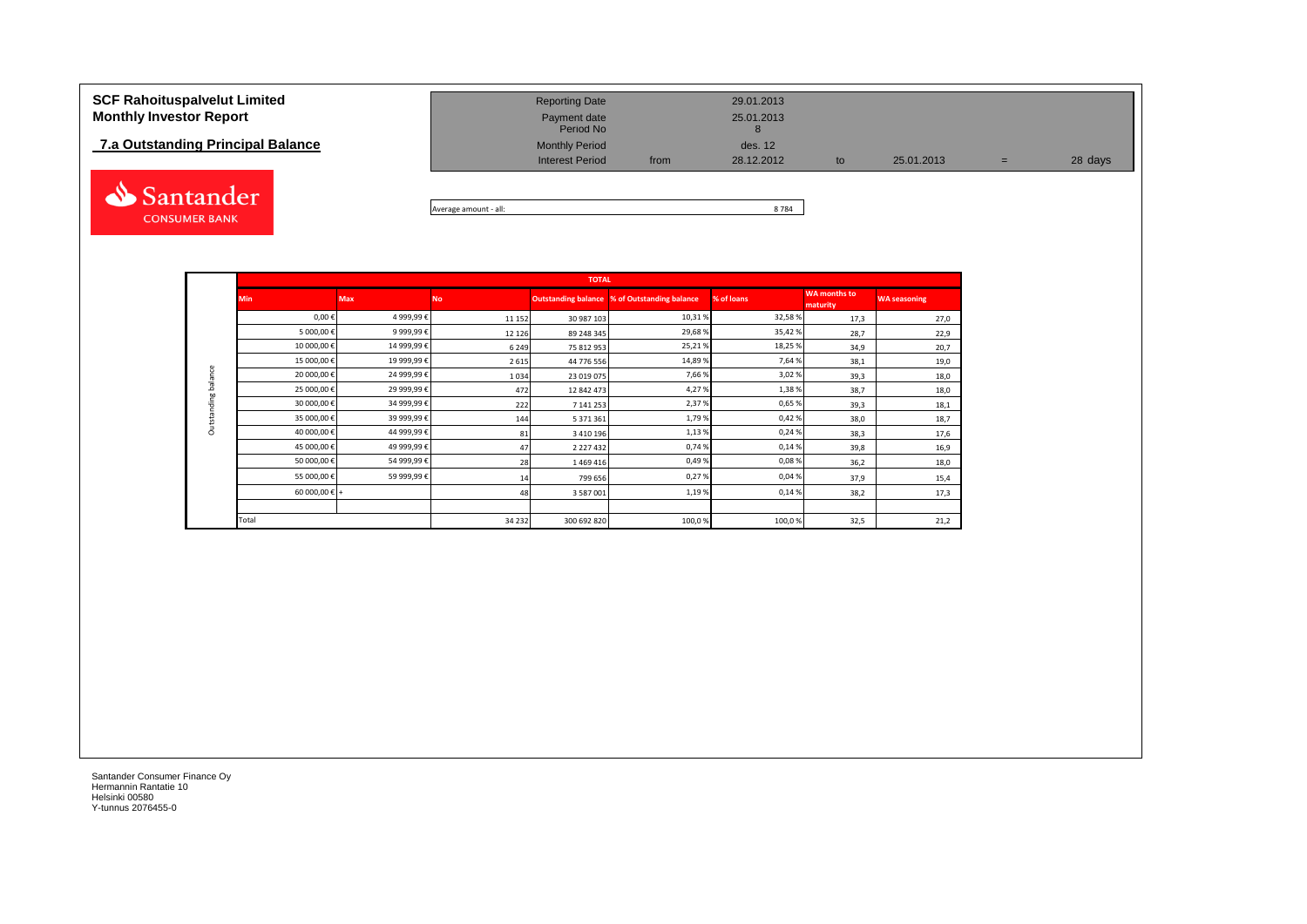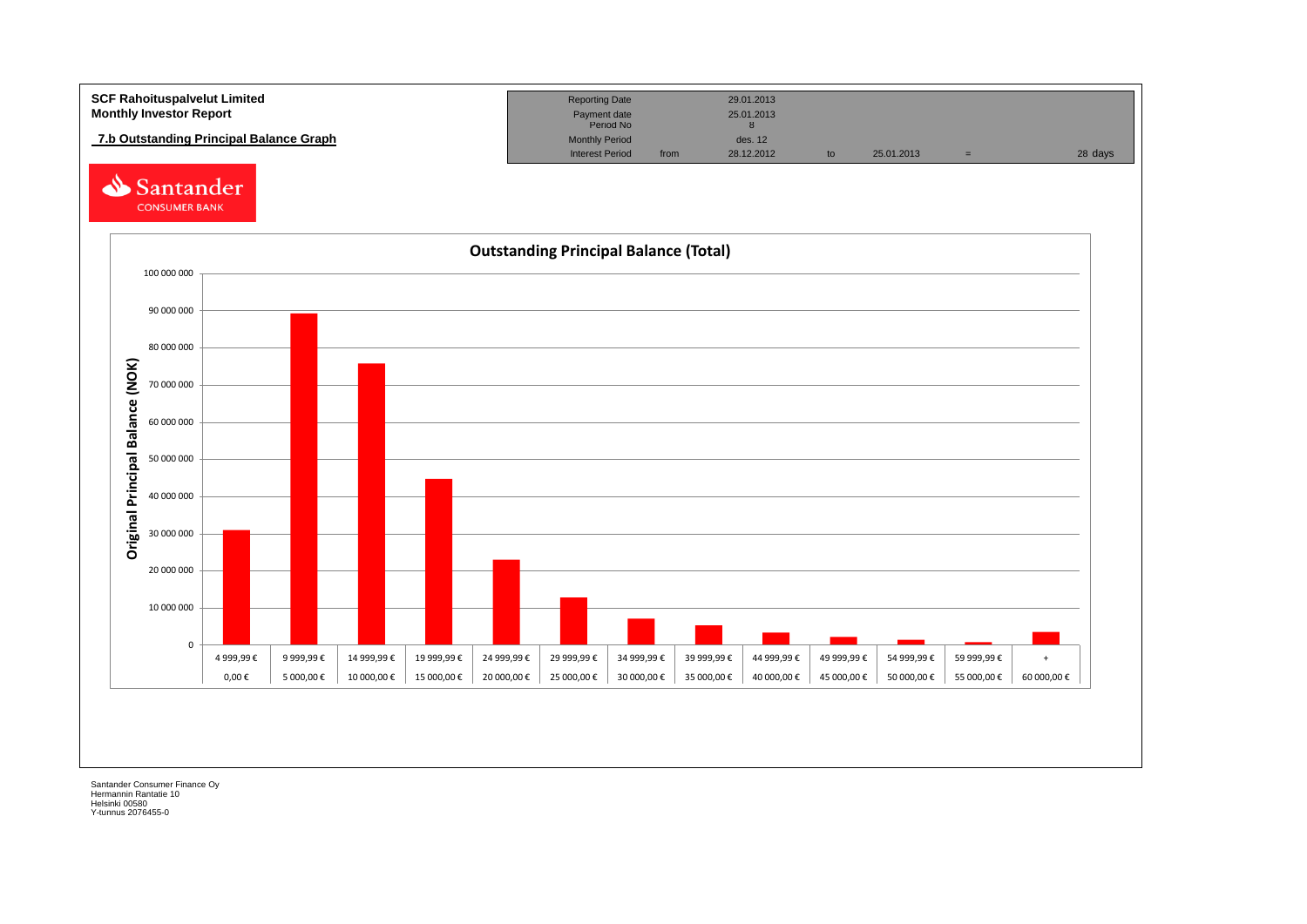### **SCF Rahoituspalvelut Limited Monthly Investor Report**

# **8.a Geographical Distribution**



| <b>Reporting Date</b>     |      | 29.01.2013 |            |   |         |
|---------------------------|------|------------|------------|---|---------|
| Payment date<br>Period No |      | 25.01.2013 |            |   |         |
| <b>Monthly Period</b>     |      | des. 12    |            |   |         |
| <b>Interest Period</b>    | from | 28.12.2012 | 25.01.2013 | = | 30 days |

|                                                       |           |                            | <b>TOTAL</b>             |            |                       |                     |
|-------------------------------------------------------|-----------|----------------------------|--------------------------|------------|-----------------------|---------------------|
| <b>District</b>                                       | <b>No</b> | <b>Outstanding balance</b> | % of Outstanding balance | % of Loans | WA months to maturity | <b>WA seasoning</b> |
| <b>Central Finland</b>                                | 3 9 0 0   | 33 245 825                 | 11,06 %                  | 11,39 %    | 32,7                  | 21,0                |
| Eastern Finland                                       | 905       | 7 433 800                  | 2,47%                    | 2,64 %     | 31,8                  | 21,5                |
| East Tavastia                                         | 2 1 4 9   | 18 653 858                 | 6,20%                    | 6,28%      | 33,1                  | 21,3                |
| Greater Helsinki<br>Ë                                 | 7971      | 75 432 554                 | 25,09%                   | 23,29%     | 32,5                  | 21,1                |
| Northern Finland<br>₩                                 | 2 5 5 5   | 23 191 207                 | 7,71%                    | 7,46 %     | 34,0                  | 20,4                |
| Northern Savonia                                      | 1 1 0 8   | 8 646 724                  | 2,88%                    | 3,24 %     | 31,6                  | 20,9                |
| 흍<br>Ostrobothnia                                     | 2 1 2 6   | 18 068 330                 | 6,01%                    | 6,21%      | 30,6                  | 21,7                |
| $\overline{50}$<br>South-Eastern Fi<br>$\overline{ }$ | 1896      | 16 655 969                 | 5,54%                    | 5,54%      | 32,9                  | 20,9                |
| South-Western Fi                                      | 3697      | 31 569 702                 | 10,50%                   | 10,80%     | 32,3                  | 21,1                |
| Uusimaa                                               | 4658      | 38 781 572                 | 12,90%                   | 13,61%     | 32,4                  | 22,4                |
| Western Tavastia                                      | 3 2 6 7   | 29 013 281                 | 9,65%                    | 9,54%      | 32,6                  | 20,8                |
|                                                       |           |                            |                          |            |                       |                     |
| Total                                                 | 34 2 32   | 300 692 820                | 100,0%                   | 100,00%    | 32,4                  | 21,2                |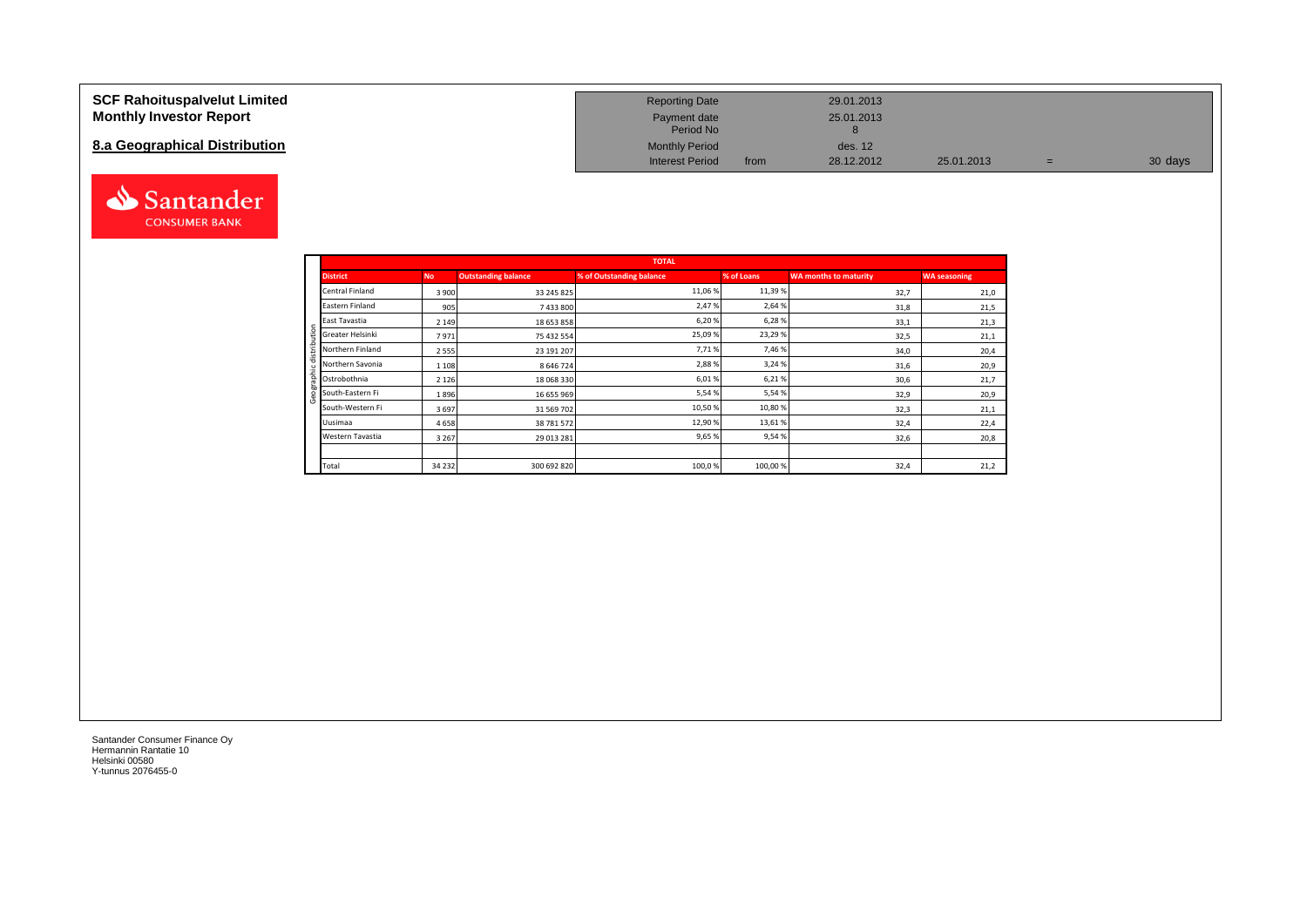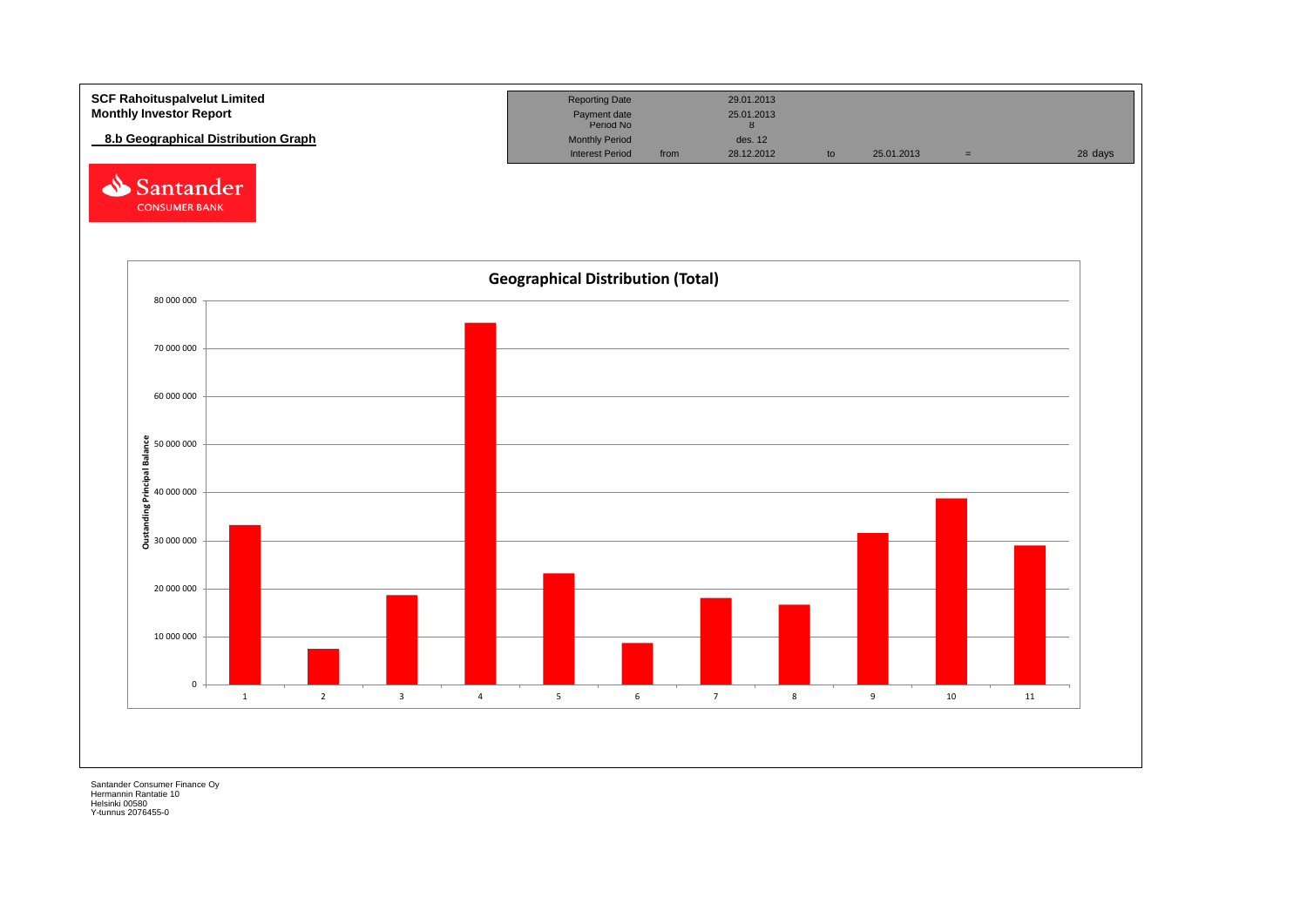### **9.a Interest Rate**



| SCF Rahoituspalvelut Limited   | <b>Reporting Date</b>     |      | 29.01.2013 |            |     |         |
|--------------------------------|---------------------------|------|------------|------------|-----|---------|
| <b>Monthly Investor Report</b> | Payment date<br>Period No |      | 25.01.2013 |            |     |         |
| 9.a Interest Rate              | <b>Monthly Period</b>     |      | des. 12    |            |     |         |
|                                | <b>Interest Period</b>    | from | 28.12.2012 | 25.01.2013 | $=$ | 28 days |

|              |            |         |           | <b>TOTAL</b>               |                                          |                              |                     |
|--------------|------------|---------|-----------|----------------------------|------------------------------------------|------------------------------|---------------------|
|              | $Min (==)$ | Max (<) | <b>No</b> | <b>Outstanding balance</b> | % of total<br><b>Outstanding balance</b> | <b>WA months to maturity</b> | <b>WA seasoning</b> |
|              |            | 1%      | 1 2 5 9   | 10 565 826                 | 3,51%                                    | 23,0                         | 15,2                |
|              | 1%         | 2%      | 2865      | 20 162 814                 | 6,71%                                    | 26,9                         | 21,0                |
| distribution | 2 %        | 4 %     | 6 3 4 0   | 60 588 914                 | 20,15%                                   | 32,6                         | 21,2                |
|              | 4 %        | 6 %     | 16 279    | 156 159 549                | 51,93%                                   | 33,9                         | 21,3                |
|              | 6 %        | 8%      | 7441      | 52 947 531                 | 17,61%                                   | 32,2                         | 22,4                |
|              | 8%         | 10 %    | 48        | 268 186                    | 0,09%                                    | 32,4                         | 21,6                |
| Inter        | 10%        | 12%     |           |                            | 0,00%                                    |                              |                     |
|              | 12%        | 14 %    |           |                            | 0,00%                                    |                              |                     |
|              | 14 %       | 16 %    |           |                            | 0,00%                                    |                              |                     |
|              | 16%        | 18%     |           |                            | 0,00%                                    |                              |                     |
|              |            |         |           |                            |                                          |                              |                     |
|              | Total      |         | 34 2 32   | 300 692 820                | 100,00 %                                 | 30,2                         | 20,4                |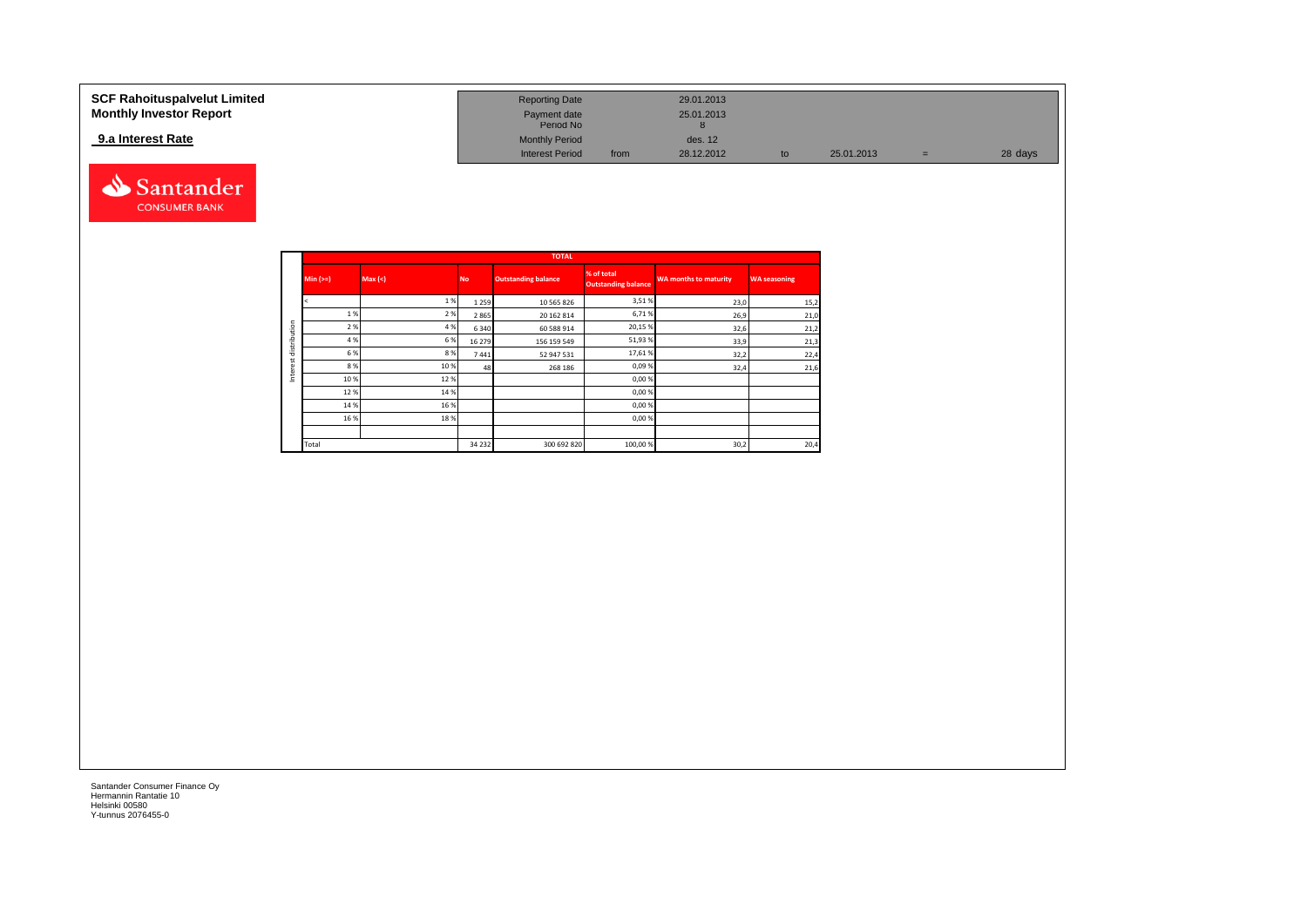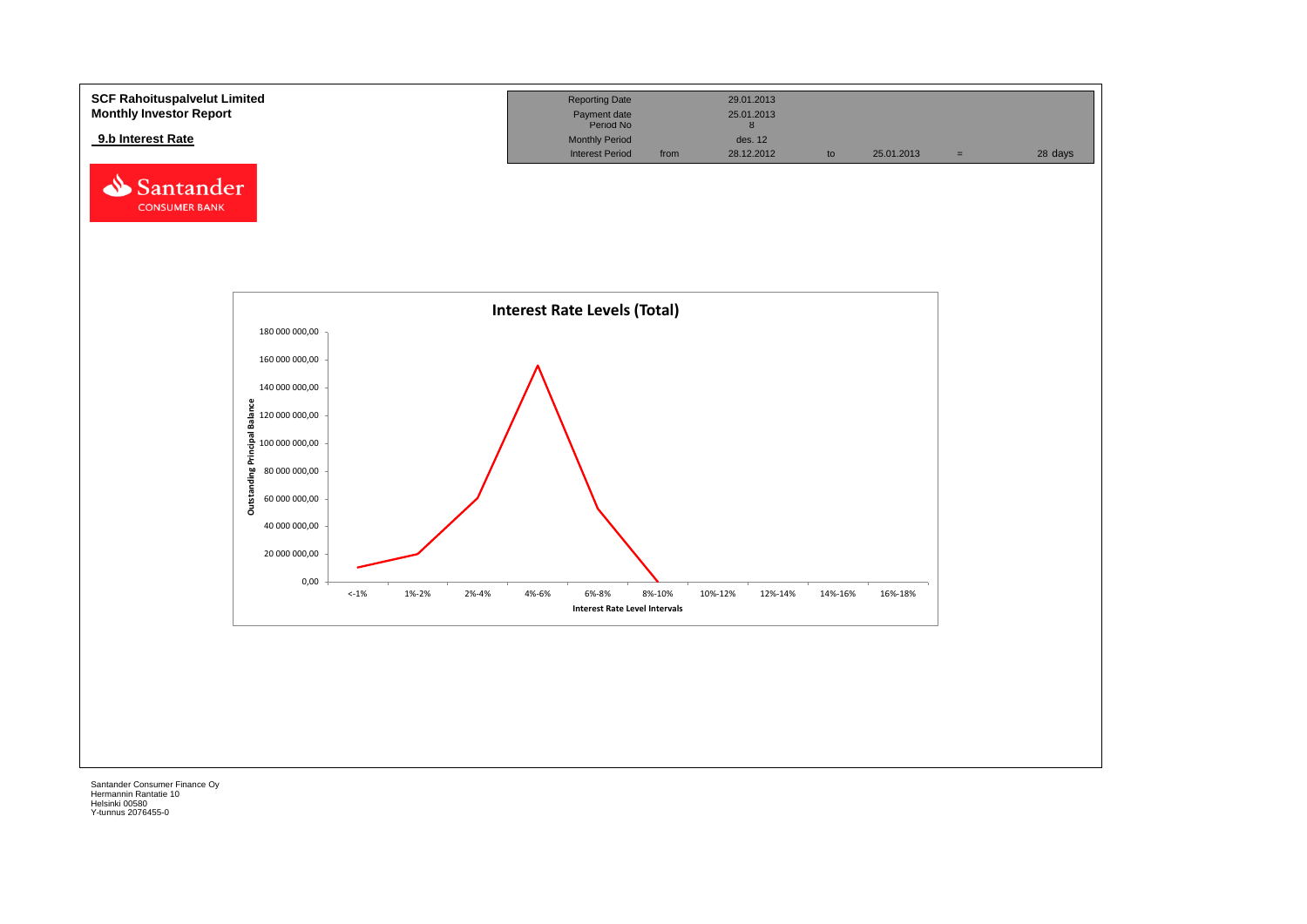| <b>SCF Rahoituspalvelut Limited</b><br><b>Monthly Investor Report</b> | <b>Reporting Date</b><br>Payment date<br>Period No |      | 29.01.2013<br>25.01.2013 |    |            |     |         |
|-----------------------------------------------------------------------|----------------------------------------------------|------|--------------------------|----|------------|-----|---------|
| 10.a Remaining Terms                                                  | <b>Monthly Period</b><br><b>Interest Period</b>    | from | des. 12<br>28.12.2012    | to | 25.01.2013 | $=$ | 28 days |



|                     |            |            |           | <b>TOTAL</b>               |         |                              |                     |
|---------------------|------------|------------|-----------|----------------------------|---------|------------------------------|---------------------|
|                     | <b>Min</b> | <b>Max</b> | <b>No</b> | <b>Outstanding balance</b> | %       | <b>WA months to maturity</b> | <b>WA seasoning</b> |
|                     |            |            | 318       | 294 568                    | 0,10%   | 0,0                          | 43,4                |
|                     |            | 12         | 5950      | 17 138 978                 | 5,70%   | 7,7                          | 34,7                |
|                     | 13         | 24         | 9 3 0 6   | 59 898 306                 | 19,92%  | 19,5                         | 25,9                |
|                     | 25         | 36         | 9627      | 93 930 806                 | 31,24%  | 30,6                         | 23,5                |
| maturity            | 37         | 48         | 8 4 0 3   | 118 960 865                | 39,56%  | 42,8                         | 16,0                |
|                     | 49         | 60         | 628       | 10 469 298                 | 3,48%   | 49,1                         | 10,1                |
| 5                   | 61         | 72         |           |                            | 0,00%   |                              |                     |
| Months <sup>-</sup> | 73         | 84         |           |                            | 0,00%   |                              |                     |
|                     | 85         | 96         |           |                            | 0,00%   |                              |                     |
|                     | 97         | 108        |           |                            | 0,00%   |                              |                     |
|                     | 109        | 120        |           |                            | 0,00%   |                              |                     |
|                     | 121 >      |            |           |                            | 0,00%   |                              |                     |
|                     |            |            |           |                            |         |                              |                     |
|                     | Total      |            | 34 2 32   | 300 692 820                | 100,00% | 30,0                         | 22,1                |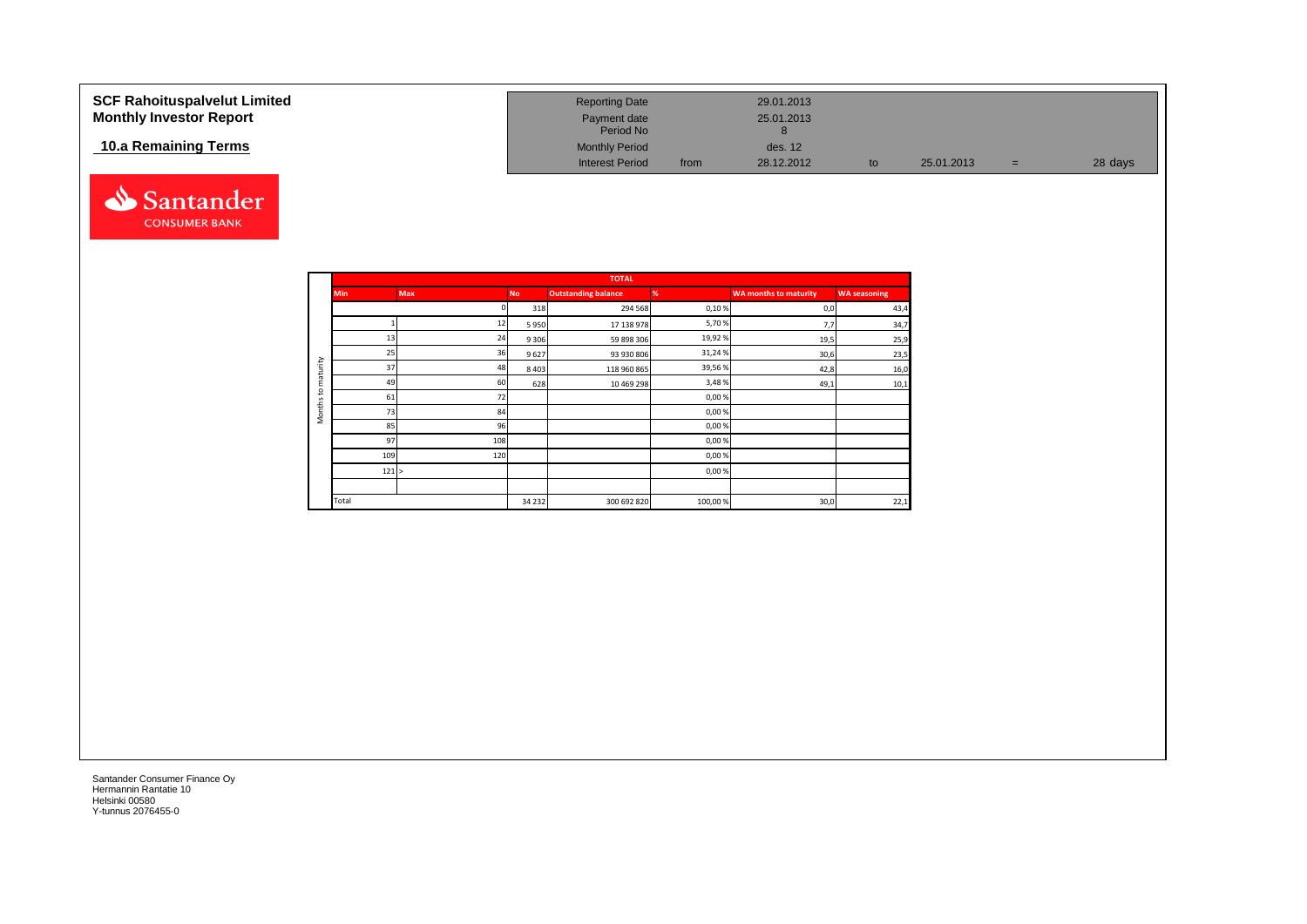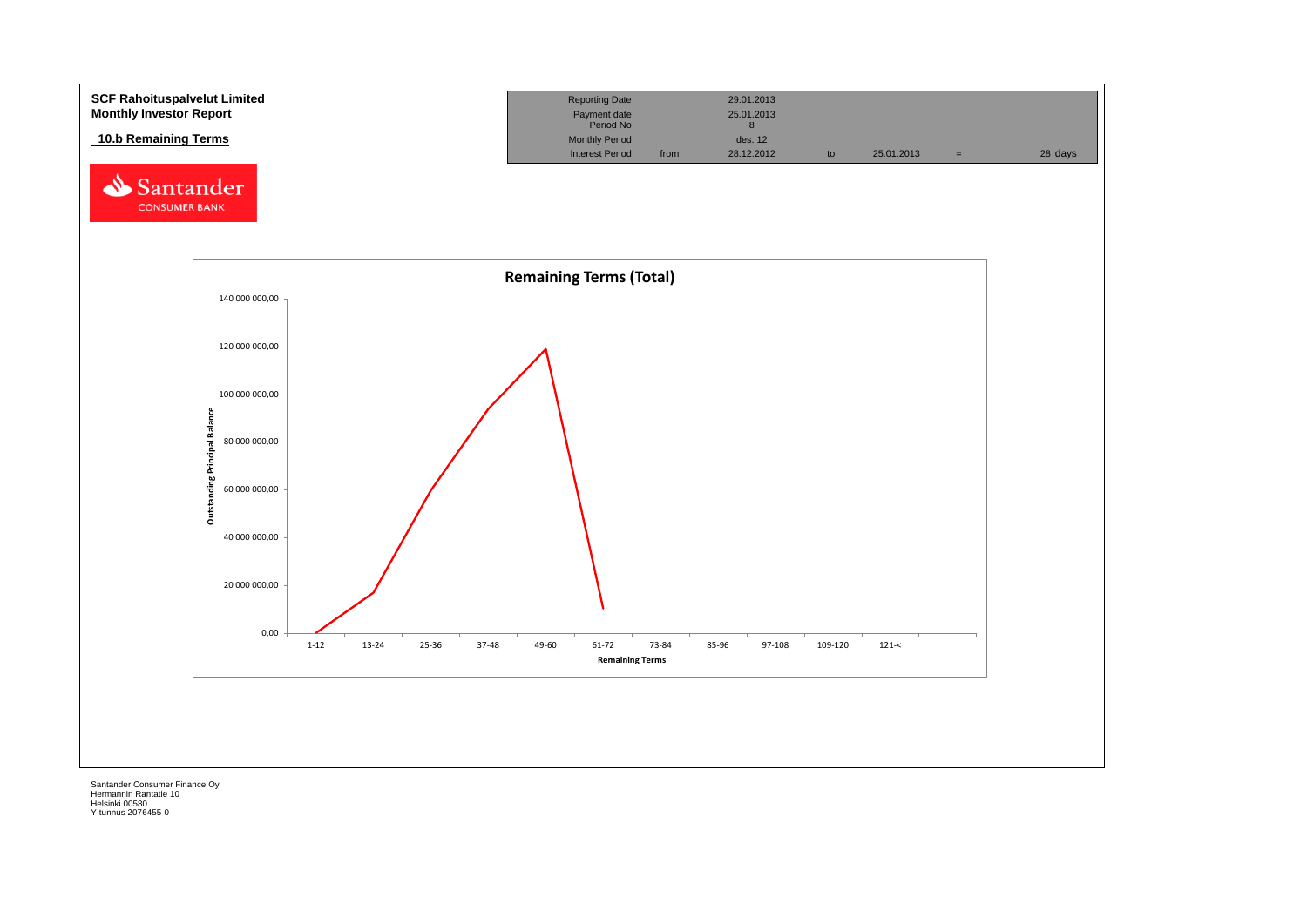| <b>SCF Rahoituspalvelut Limited</b><br><b>Monthly Investor Report</b> | <b>Reporting Date</b><br>Payment date<br>Period No |      | 29.01.2013<br>25.01.2013 |    |            |     |         |
|-----------------------------------------------------------------------|----------------------------------------------------|------|--------------------------|----|------------|-----|---------|
| 11.a Seasoning                                                        | <b>Monthly Period</b>                              |      | des. 12                  |    |            |     |         |
|                                                                       | <b>Interest Period</b>                             | from | 28.12.2012               | to | 25.01.2013 | $=$ | 28 days |



|                                |            |            |           | <b>TOTAL</b>               |                                    |                       |                     |
|--------------------------------|------------|------------|-----------|----------------------------|------------------------------------|-----------------------|---------------------|
|                                | <b>Min</b> | <b>Max</b> | <b>No</b> | <b>Outstanding balance</b> | % of Outstanding<br><b>Balance</b> | WA months to maturity | <b>WA seasoning</b> |
|                                |            | 12         | 4056      | 47 672 355                 | 15,85%                             | 41,0                  | 10,8                |
| 者                              | 13         | 24         | 16 5 17   | 162 679 656                | 54,10%                             | 35,1                  | 17,8                |
| c<br>ء                         | 25         | 36         | 9 3 0 4   | 68 814 172                 | 22,89%                             | 26,0                  | 29,3                |
| $\blacksquare$<br>$\circ$<br>S | 37         | 48         | 3 1 3 9   | 16 391 203                 | 5,45 %                             | 16,9                  | 41,0                |
|                                | 49         | 60         | 1 1 9 4   | 5 037 407                  | 1,68%                              | 7,7                   | 53,1                |
| $\circ$<br>÷                   | 61         | 72         | 22<br>22  | 98 027                     | 0,03%                              | 16,9                  | 62,4                |
|                                | 73         | 84         |           |                            |                                    |                       |                     |
|                                | 85         | 96         |           |                            |                                    |                       |                     |
|                                |            |            |           |                            |                                    |                       |                     |
|                                |            |            | 34 2 32   | 300 692 820                | 100 %                              | 23,9                  | 35,7                |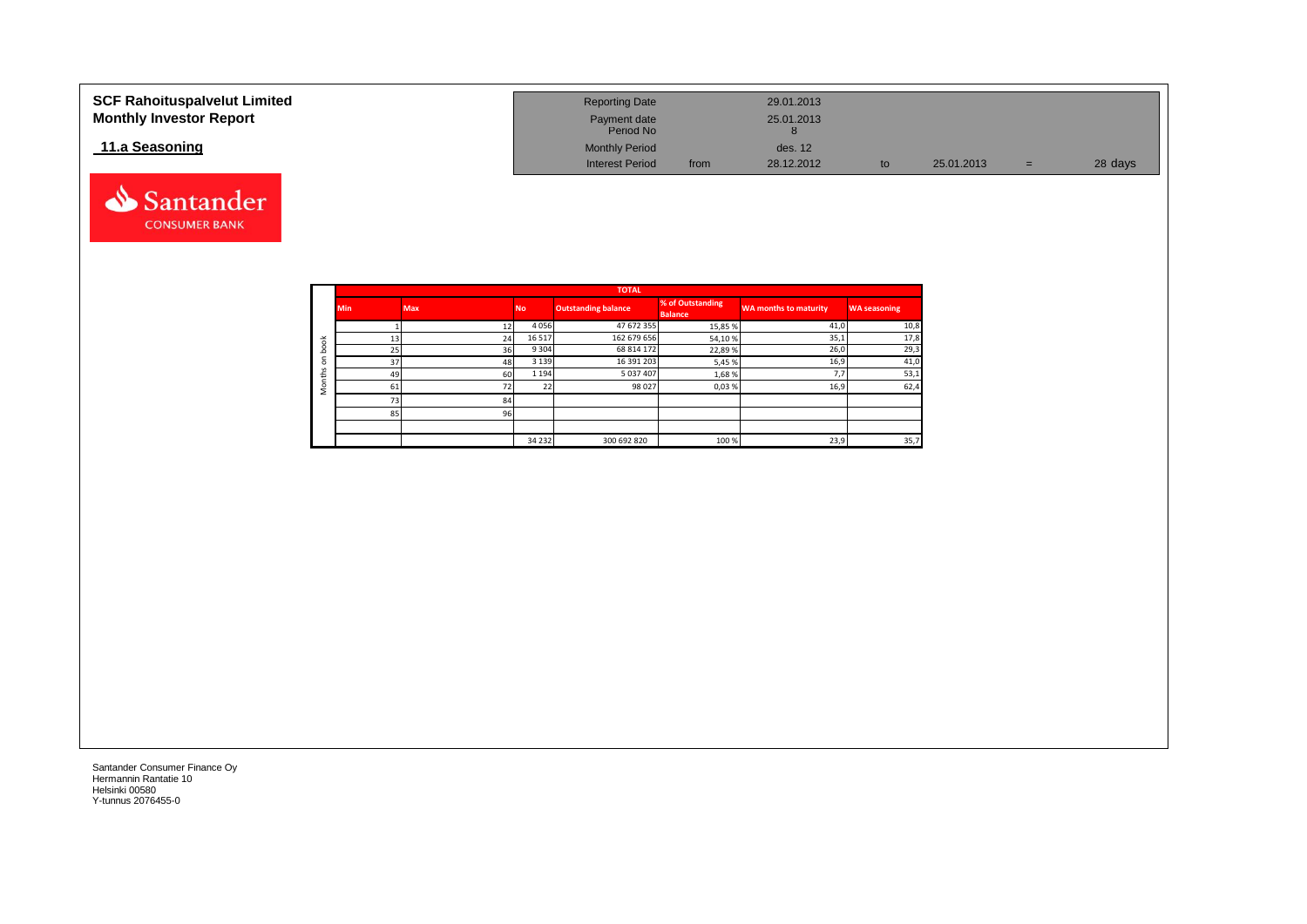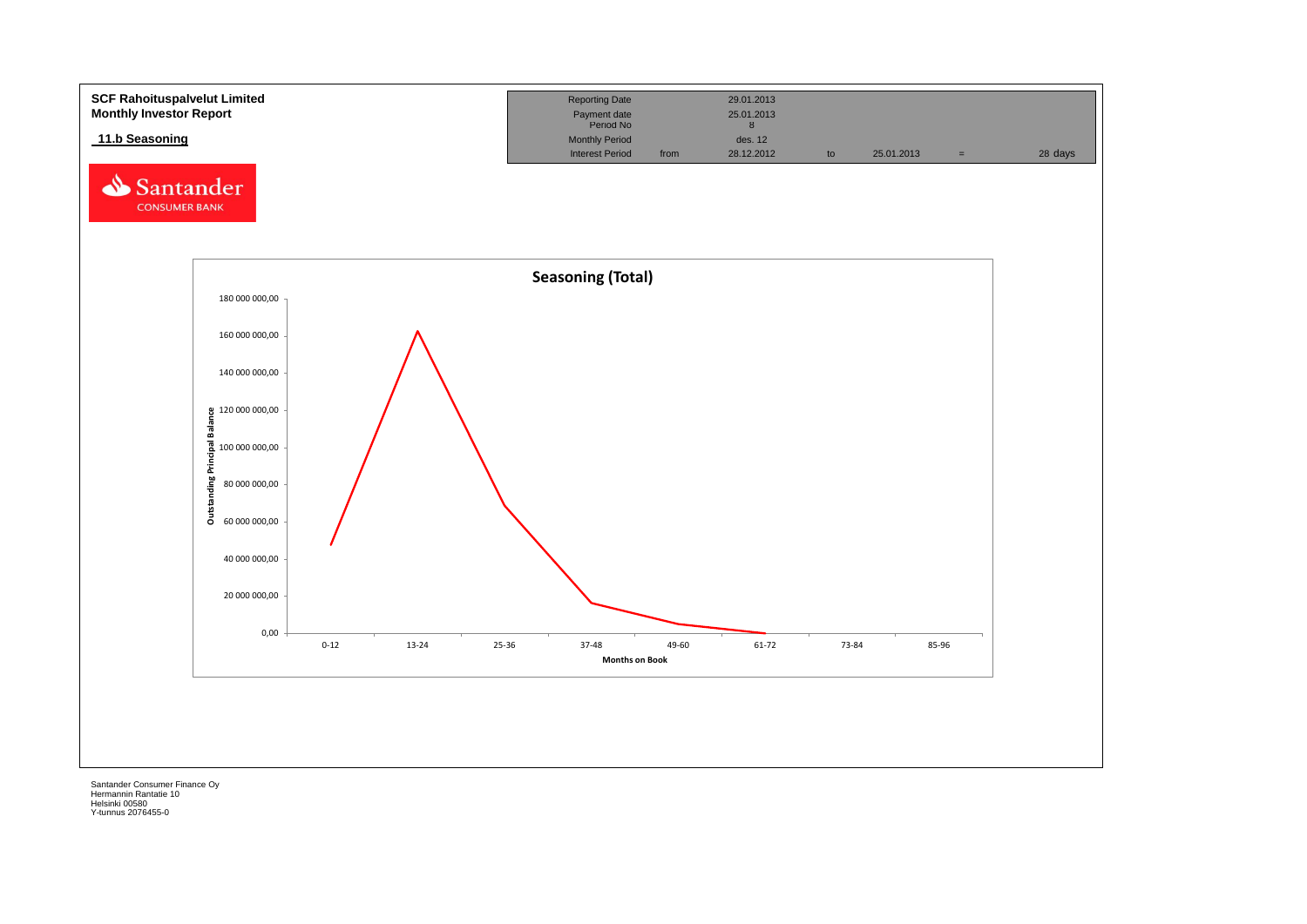| <b>SCF Rahoituspalvelut Limited</b><br><b>Monthly Investor Report</b> | <b>Reporting Date</b><br>Payment date<br>Period No |      | 29.01.2013<br>25.01.2013 |            |     |         |
|-----------------------------------------------------------------------|----------------------------------------------------|------|--------------------------|------------|-----|---------|
| 13.a Balloon Ioans                                                    | <b>Monthly Period</b>                              |      | des. 12                  |            |     |         |
|                                                                       | <b>Interest Period</b>                             | from | 28.12.2012               | 25.01.2013 | $=$ | 28 days |

┑

|                   |        |            |           | <b>TOTAL</b>               |                                    |                       |                     |
|-------------------|--------|------------|-----------|----------------------------|------------------------------------|-----------------------|---------------------|
| ৯<br>∸.<br>S<br>∽ | ۰      | <b>Min</b> | <b>No</b> | <b>Outstanding balance</b> | % of Outstanding<br><b>Balance</b> | WA months to maturity | <b>WA seasoning</b> |
| ത<br>∘            |        | Standard   | 28 177    | 203 960 294                | 67,83%                             | 31,6                  | 20,8                |
| 꼳                 | o<br>۰ | Balloon    | 6055      | 96 732 526                 | 32,17%                             | 34,5                  | 22,1                |
| ء<br>£            |        |            |           |                            |                                    |                       |                     |
|                   |        | Total      | 34 232    | 300 692 820                | 100 %                              | 33,0                  | 21,5                |

Santander Consumer Finance Oy Hermannin Rantatie 10 Helsinki 00580 Y-tunnus 2076455-0

Santander **CONSUMER BANK**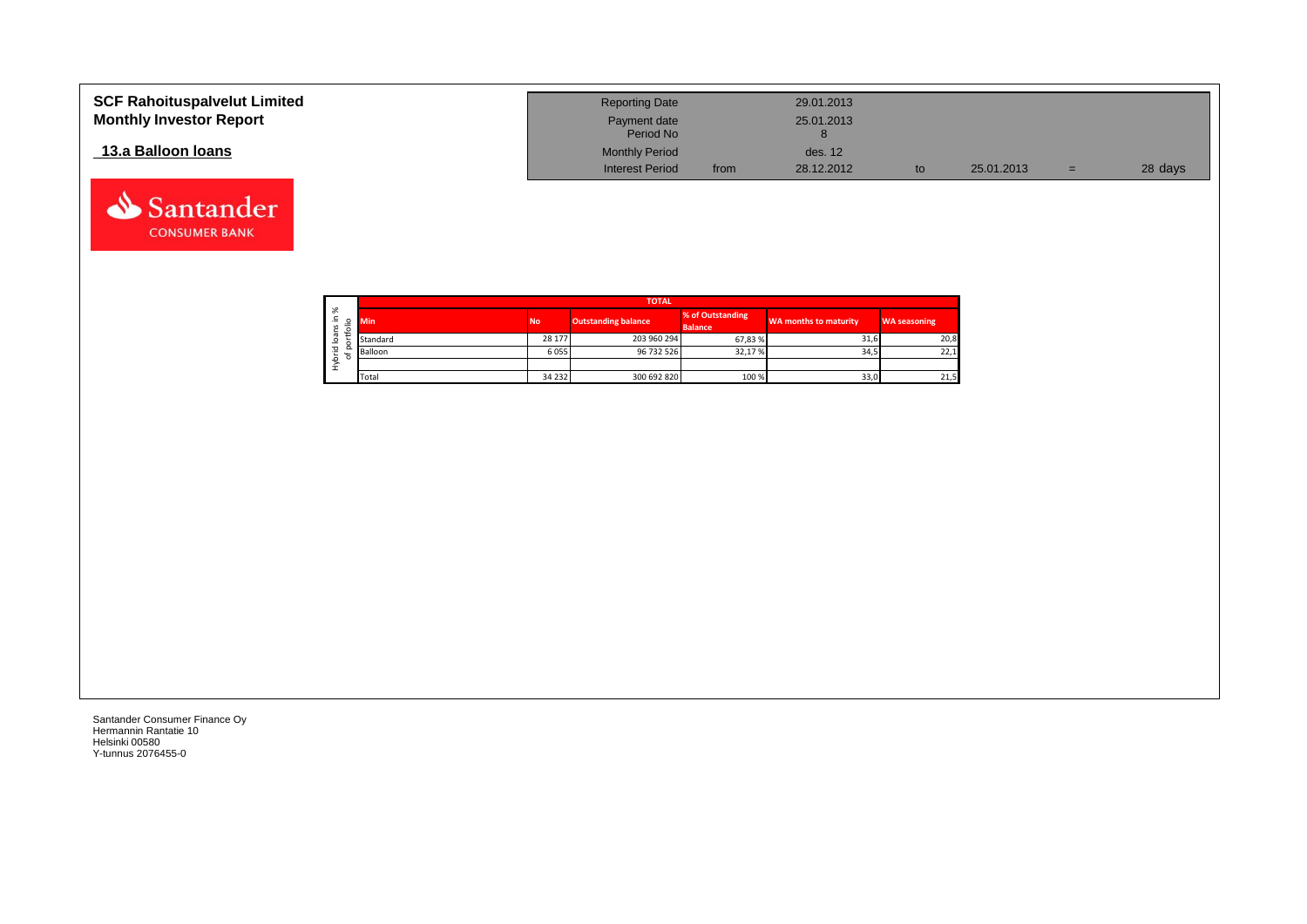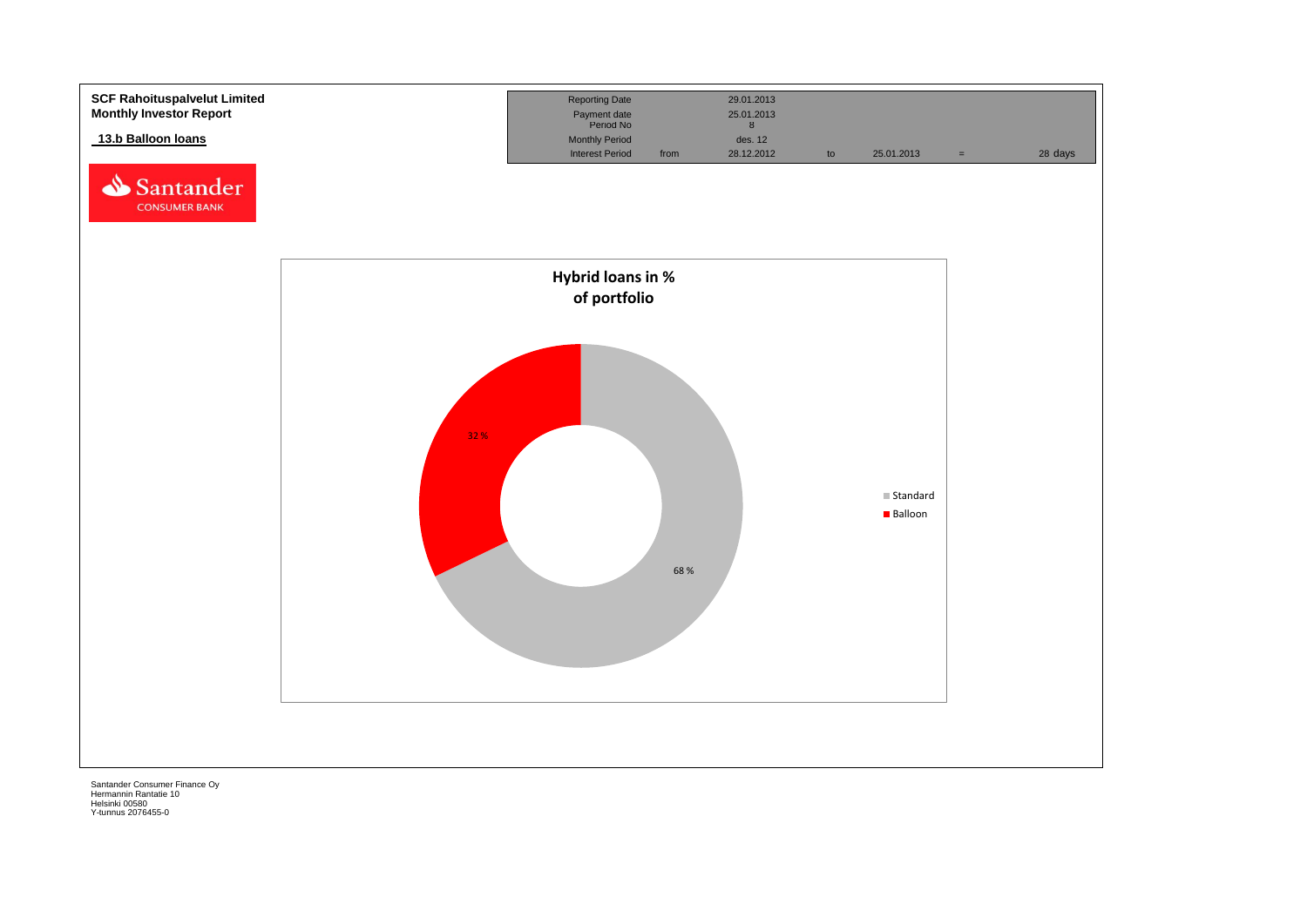| <b>SCF Rahoituspalvelut Limited</b> | <b>Reporting Date</b>     |      | 29.01.2013 |            |     |         |
|-------------------------------------|---------------------------|------|------------|------------|-----|---------|
| <b>Monthly Investor Report</b>      | Payment date<br>Period No |      | 25.01.2013 |            |     |         |
| 14.a # loans per borrower           | <b>Monthly Period</b>     |      | des. 12    |            |     |         |
|                                     | <b>Interest Period</b>    | from | 28.12.2012 | 25.01.2013 | $=$ | 28 days |



| <b>Outstanding balance</b> | <b>Total number of debtors</b>                | <b>Total number of loans</b>                  |            |
|----------------------------|-----------------------------------------------|-----------------------------------------------|------------|
| 293 632 452                |                                               |                                               |            |
|                            |                                               |                                               |            |
|                            |                                               |                                               | ā          |
|                            |                                               |                                               | row<br>bor |
|                            |                                               |                                               | per        |
|                            |                                               |                                               | loans      |
|                            |                                               |                                               | $\#$       |
|                            |                                               |                                               |            |
|                            |                                               |                                               |            |
|                            |                                               |                                               |            |
|                            |                                               | Total                                         |            |
|                            | 6 377 088<br>669 910<br>13 370<br>300 692 820 | <b>TOTAL</b><br>33 672<br>257<br>13<br>33 943 |            |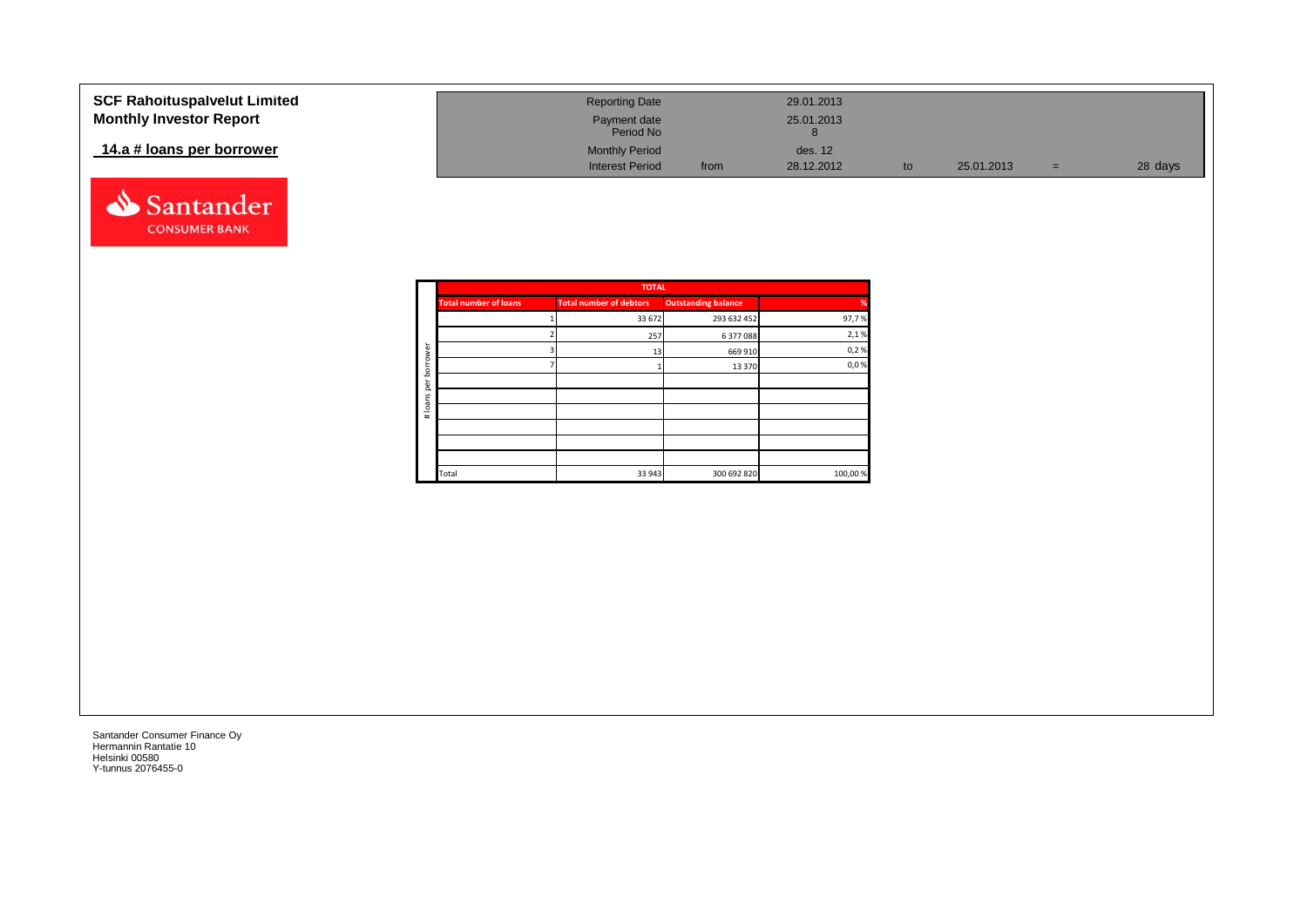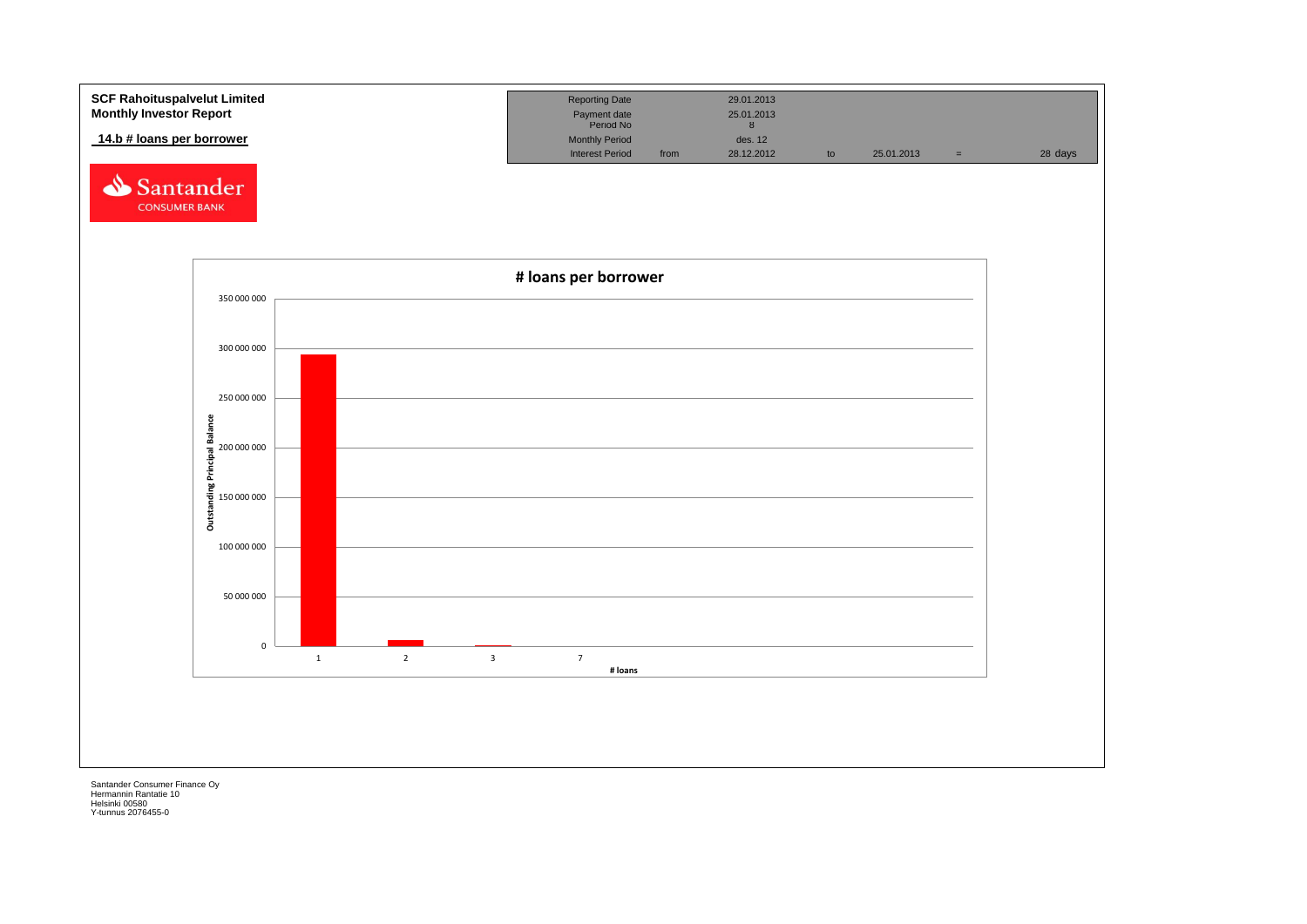| <b>SCF Rahoituspalvelut Limited</b><br><b>Monthly Investor Report</b> | <b>Reporting Date</b><br>Payment date |      | 29.01.2013<br>25.01.2013 |            |     |         |
|-----------------------------------------------------------------------|---------------------------------------|------|--------------------------|------------|-----|---------|
| 15.a Amortization Profile                                             | Period No<br><b>Monthly Period</b>    |      | des. 12                  |            |     |         |
|                                                                       | <b>Interest Period</b>                | from | 28.12.2012               | 25.01.2013 | $=$ | 28 days |

| <b>TOTAL</b>  |                        |                        |                     |                 |        |            |
|---------------|------------------------|------------------------|---------------------|-----------------|--------|------------|
| <b>Period</b> | <b>Opening Balance</b> | <b>Closing Balance</b> | <b>Amortization</b> | <b>Interest</b> | Yield  | Percentage |
|               |                        |                        |                     |                 |        |            |
|               | 300 692 820            | 290 597 634            | 10 095 186          | 1 2 1 8 2 3 6   | 4,86 % | 96,64%     |
|               | 290 597 634            | 280 604 613            | 9 9 9 3 0 2 1       | 1 177 728       | 4,86 % | 93,32%     |
|               | 280 604 613            | 270 750 197            | 9854415             | 1 137 605       | 4,86%  | 90,04%     |
|               | 270 750 197            | 260 995 319            | 9754878             | 1 098 206       | 4,87%  | 86,80%     |
|               | 260 995 319            | 251 355 220            | 9 640 100           | 1059229         | 4,87%  | 83,59%     |
| iods)         | 251 355 220            | 241 743 936            | 9611284             | 1 0 20 5 83     | 4,87%  | 80,40%     |
|               | 241 743 936            | 232 554 181            | 9 189 755           | 982 055         | 4,87%  | 77,34%     |
| 20<br>(first  | 232 554 181            | 223 371 333            | 9 182 848           | 945 428         | 4,88%  | 74,29%     |
|               | 223 371 333            | 214 386 021            | 8 9 8 5 3 1 2       | 908 682         | 4,88%  | 71,30%     |
| 10            | 214 386 021            | 205 553 341            | 8832680             | 872 832         | 4,89%  | 68,36%     |
| 11            | 205 553 341            | 196 906 952            | 8646389             | 837 718         | 4,89%  | 65,48%     |
| 12            | 196 906 952            | 188 264 774            | 8642178             | 803 594         | 4,90%  | 62,61%     |
| 13            | 188 264 774            | 179 631 854            | 8 6 3 2 9 2 0       | 769 676         | 4,91%  | 59,74%     |
| 14            | 179 631 854            | 171 317 208            | 8 3 1 4 6 4 5       | 736 116         | 4,92%  | 56,97%     |
| 15            | 171 317 208            | 162 896 685            | 8 4 2 0 5 2 4       | 703 742         | 4,93%  | 54,17%     |
| 16            | 162 896 685            | 154 664 342            | 8 2 3 2 3 4 2       | 671 028         | 4,94%  | 51,44%     |
| 17            | 154 664 342            | 146 437 875            | 8 2 2 6 4 6 7       | 639 131         | 4,96%  | 48,70%     |
| 18            | 146 437 875            | 138 489 988            | 7947887             | 607 143         | 4,98%  | 46,06%     |
| 19            | 138 489 988            | 130 937 867            | 7 5 5 2 1 2 1       | 576 413         | 4,99%  | 43,55%     |
| 20            | 130 937 867            | 123 437 866            | 7 500 001           | 546 568         | 5,01%  | 41,05%     |

Santander **CONSUMER BANK**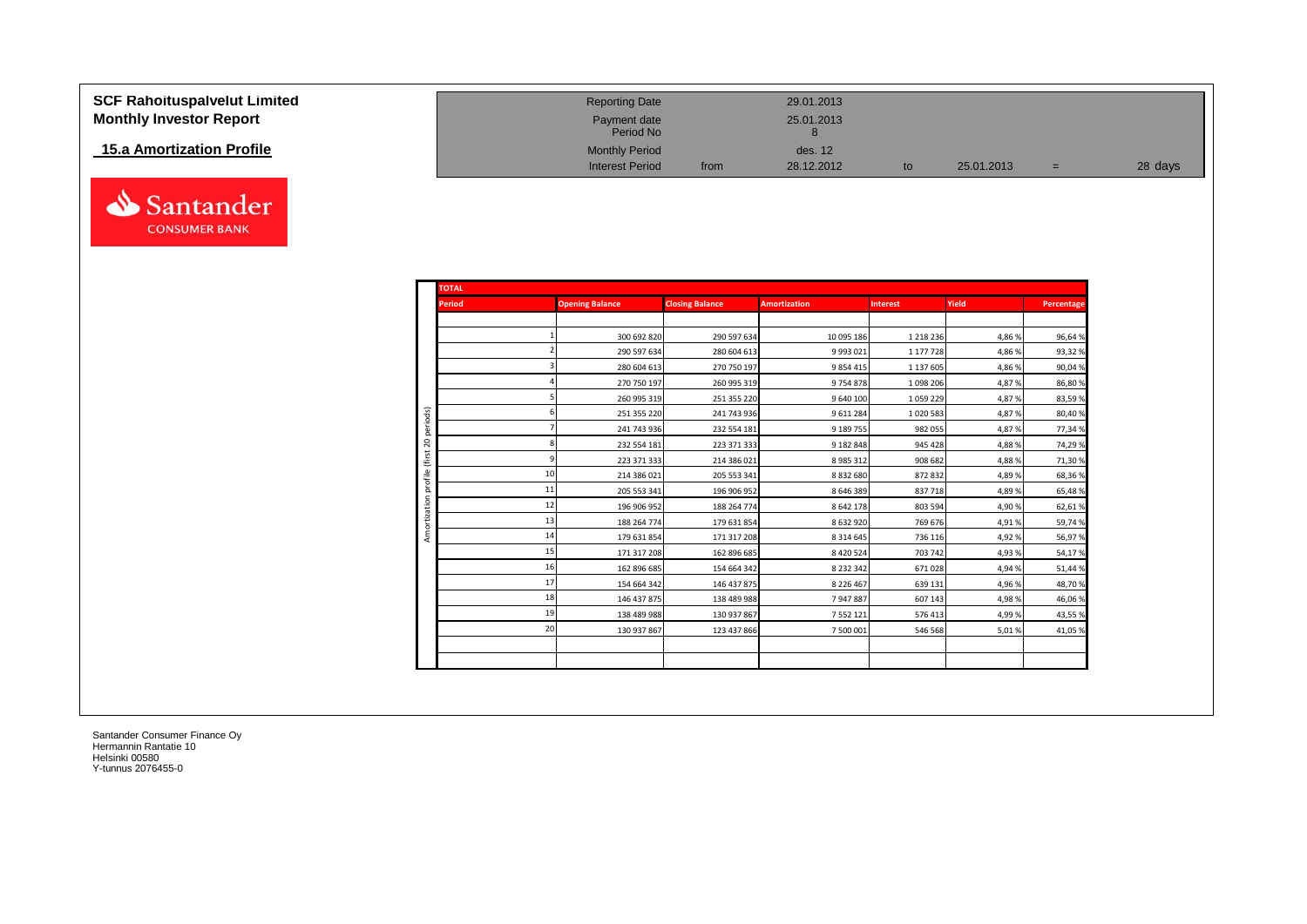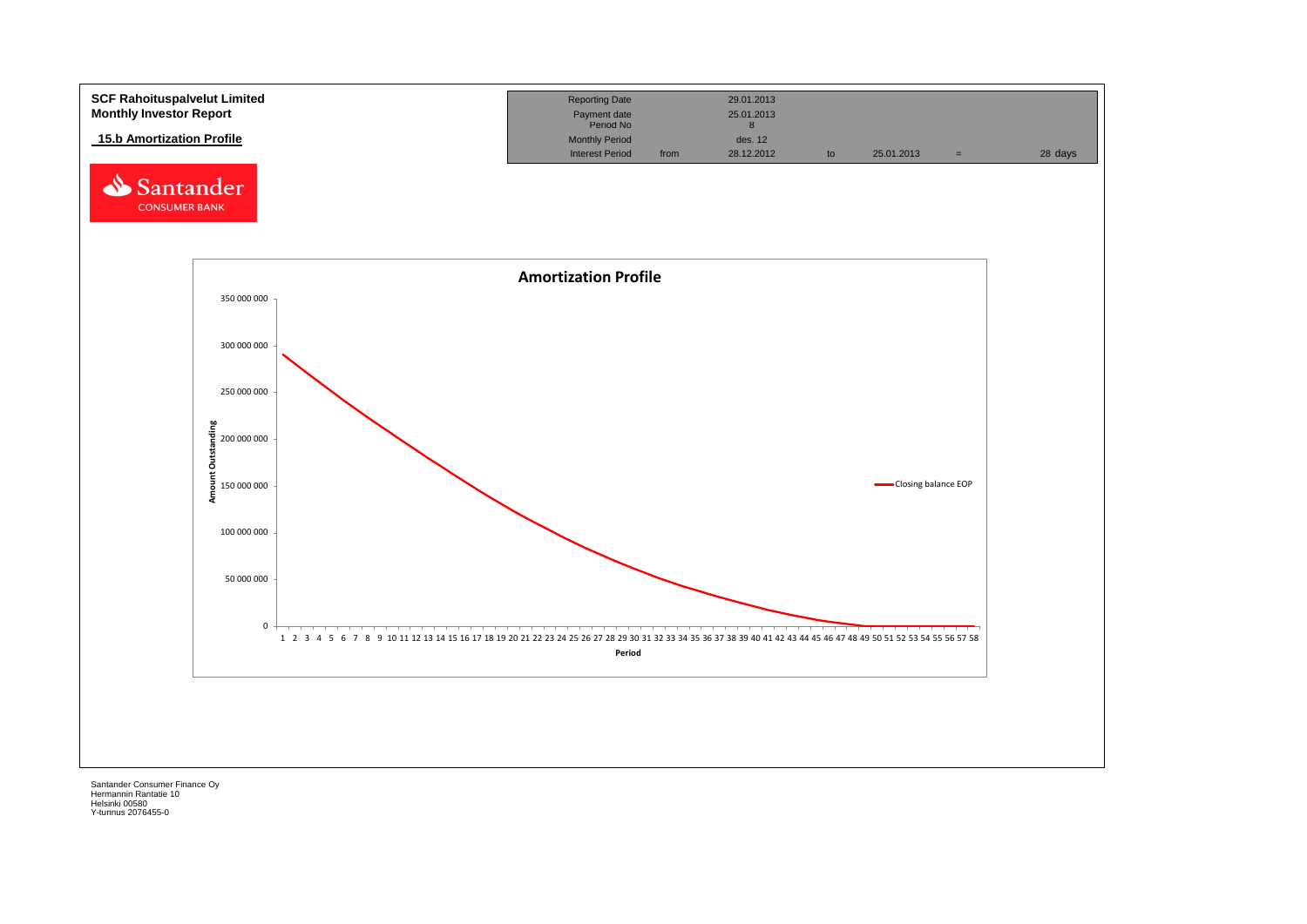| <b>SCF Rahoituspalvelut Limited</b><br><b>Monthly Investor Report</b><br>16.a Payment Holidays<br>Santander |                |                                                                                      |                                                    | <b>Reporting Date</b><br>Payment date<br>Period No<br><b>Monthly Period</b><br><b>Interest Period</b> | from                                                                                                       | 29.01.2013<br>25.01.2013<br>8<br>des. 12<br>28.12.2012 | to | 25.01.2013 | $=$ | 28 days |
|-------------------------------------------------------------------------------------------------------------|----------------|--------------------------------------------------------------------------------------|----------------------------------------------------|-------------------------------------------------------------------------------------------------------|------------------------------------------------------------------------------------------------------------|--------------------------------------------------------|----|------------|-----|---------|
| <b>CONSUMER BANK</b>                                                                                        |                | <b>TOTAL</b><br>Period                                                               |                                                    | No of cont Number of periods granted                                                                  | <b>Sum of Payments</b>                                                                                     |                                                        |    |            |     |         |
|                                                                                                             |                | 201 205<br>201 206<br>201 207<br>201 208<br>201 209<br>201 210<br>201 211<br>201 212 | 181<br>154<br>157<br>131<br>108<br>87<br>87<br>138 | 248<br>227<br>230<br>175<br>153<br>135<br>131<br>171                                                  | 2 124 992<br>1 603 234<br>2 0 2 1 9 3<br>1 5 2 5 9 9 9<br>1 0 8 2 6 7 6<br>977 336<br>930 795<br>1 286 755 |                                                        |    |            |     |         |
|                                                                                                             | Paymet Holiday |                                                                                      |                                                    |                                                                                                       |                                                                                                            |                                                        |    |            |     |         |
|                                                                                                             |                | Total                                                                                | 1043                                               | 1470                                                                                                  | 11 553 723                                                                                                 |                                                        |    |            |     |         |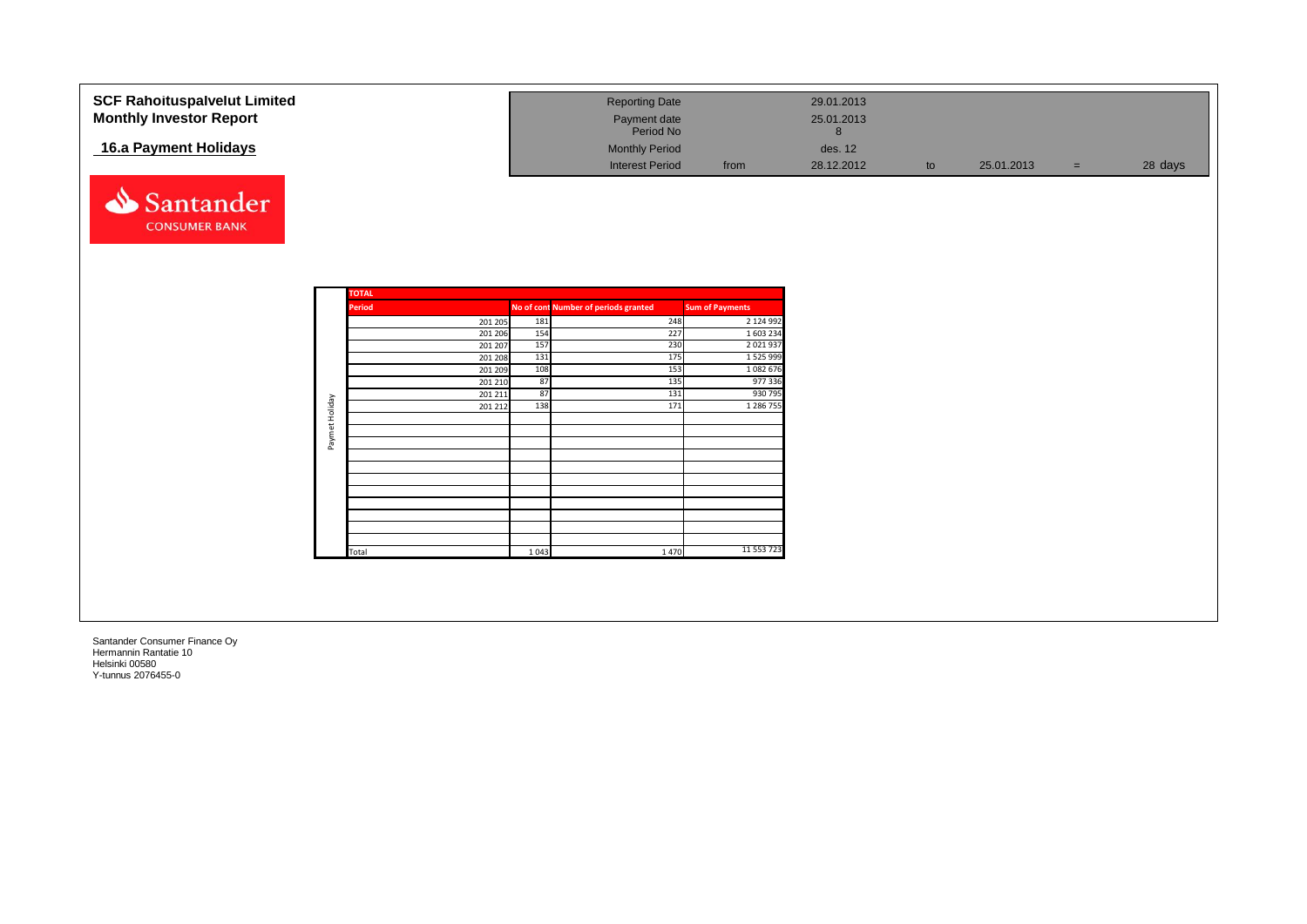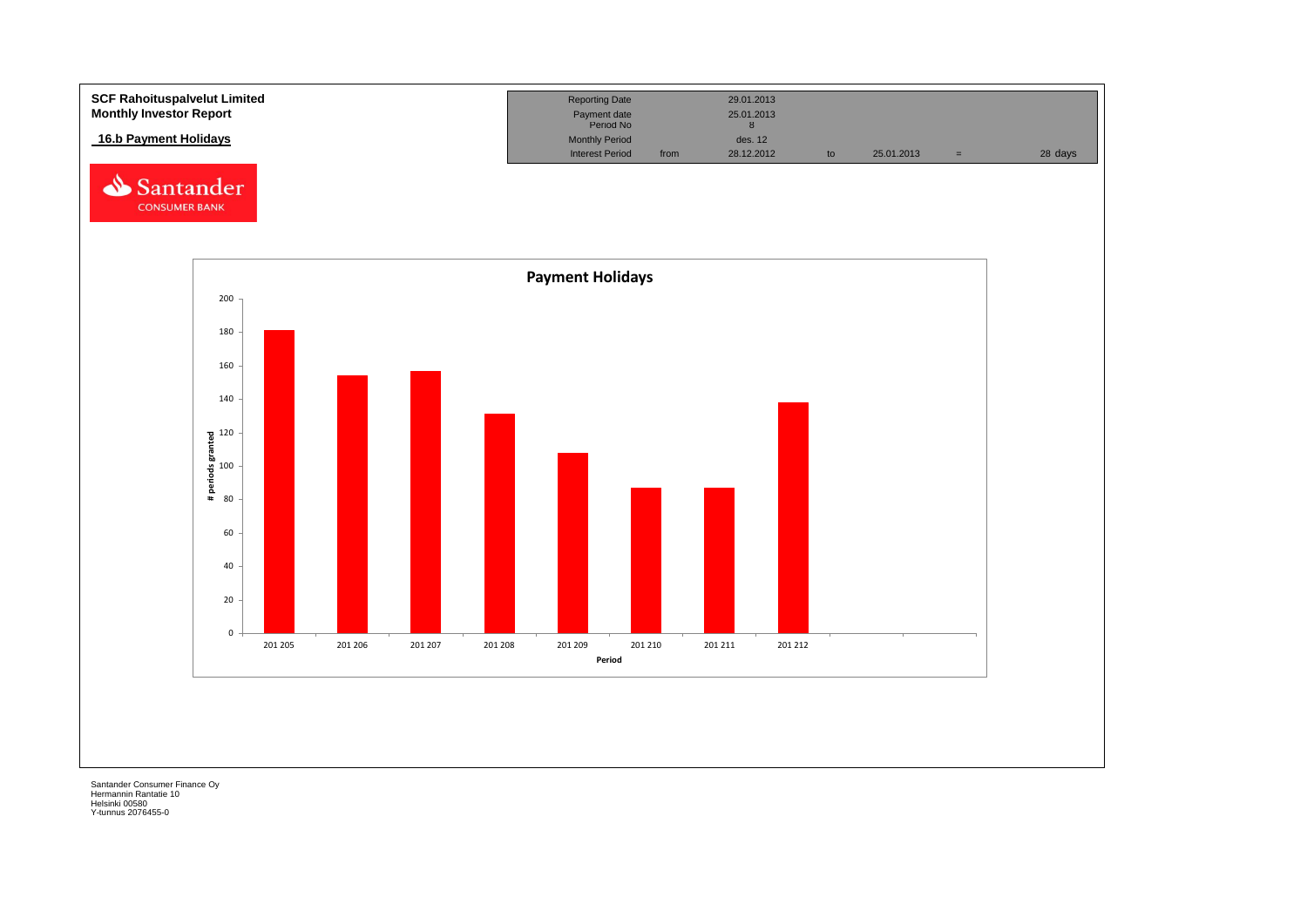| <b>SCF Rahoituspalvelut Limited</b> |              |              |                  |           | <b>Reporting Date</b>          |      | 29.01.2013 |    |            |     |         |
|-------------------------------------|--------------|--------------|------------------|-----------|--------------------------------|------|------------|----|------------|-----|---------|
| <b>Monthly Investor Report</b>      |              |              |                  |           | Payment date                   |      | 25.01.2013 |    |            |     |         |
|                                     |              |              |                  |           | Period No                      |      | $\bf{8}$   |    |            |     |         |
| 17.a Restructured Loans             |              |              |                  |           | <b>Monthly Period</b>          |      | des. 12    |    |            |     |         |
|                                     |              |              |                  |           | <b>Interest Period</b>         | from | 28.12.2012 | to | 25.01.2013 | $=$ | 28 days |
|                                     |              |              |                  |           |                                |      |            |    |            |     |         |
|                                     |              |              |                  |           |                                |      |            |    |            |     |         |
| ⇘<br>Santander                      |              |              |                  |           |                                |      |            |    |            |     |         |
| <b>CONSUMER BANK</b>                |              |              |                  |           |                                |      |            |    |            |     |         |
|                                     |              |              |                  |           |                                |      |            |    |            |     |         |
|                                     |              |              |                  |           |                                |      |            |    |            |     |         |
|                                     |              |              |                  |           |                                |      |            |    |            |     |         |
|                                     |              |              |                  |           |                                |      |            |    |            |     |         |
|                                     |              | <b>TOTAL</b> |                  |           |                                |      |            |    |            |     |         |
|                                     |              | Period       |                  | <b>No</b> | <b>Outstanding Balance</b>     |      |            |    |            |     |         |
|                                     |              |              | 201205<br>201206 |           | $\mathbf 0$                    |      |            |    |            |     |         |
|                                     |              |              | 201207           |           | $\mathbf 0$<br>$\mathbf 0$     |      |            |    |            |     |         |
|                                     |              |              | 201208           |           | $\mathbf 0$                    |      |            |    |            |     |         |
|                                     |              |              | 201209           |           | $\mathbf 0$                    |      |            |    |            |     |         |
|                                     |              |              | 201210           |           | $\overline{0}$                 |      |            |    |            |     |         |
|                                     |              |              | 201211<br>201212 |           | $\overline{0}$<br>$\mathbf{0}$ |      |            |    |            |     |         |
|                                     | Restructured |              |                  |           |                                |      |            |    |            |     |         |
|                                     |              |              |                  |           |                                |      |            |    |            |     |         |
|                                     |              |              |                  |           |                                |      |            |    |            |     |         |
|                                     |              |              |                  |           |                                |      |            |    |            |     |         |
|                                     |              |              |                  |           |                                |      |            |    |            |     |         |
|                                     |              |              |                  |           |                                |      |            |    |            |     |         |
|                                     |              |              |                  |           |                                |      |            |    |            |     |         |
|                                     |              |              |                  |           |                                |      |            |    |            |     |         |
|                                     |              |              |                  |           |                                |      |            |    |            |     |         |
|                                     |              | Total        |                  |           | $\overline{0}$<br>$\sim$       |      |            |    |            |     |         |
|                                     |              |              |                  |           |                                |      |            |    |            |     |         |
|                                     |              |              |                  |           |                                |      |            |    |            |     |         |
|                                     |              |              |                  |           |                                |      |            |    |            |     |         |
|                                     |              |              |                  |           |                                |      |            |    |            |     |         |
|                                     |              |              |                  |           |                                |      |            |    |            |     |         |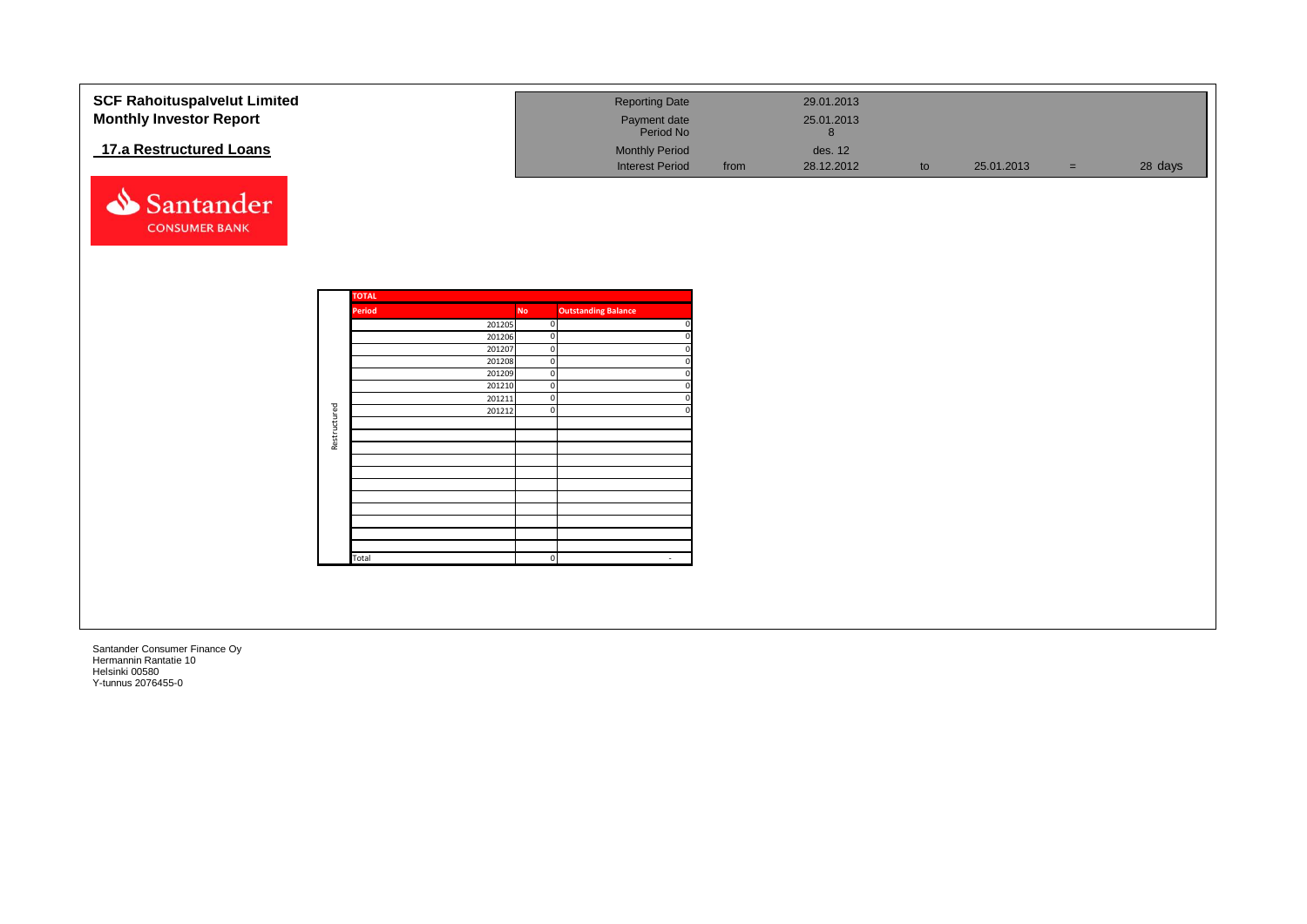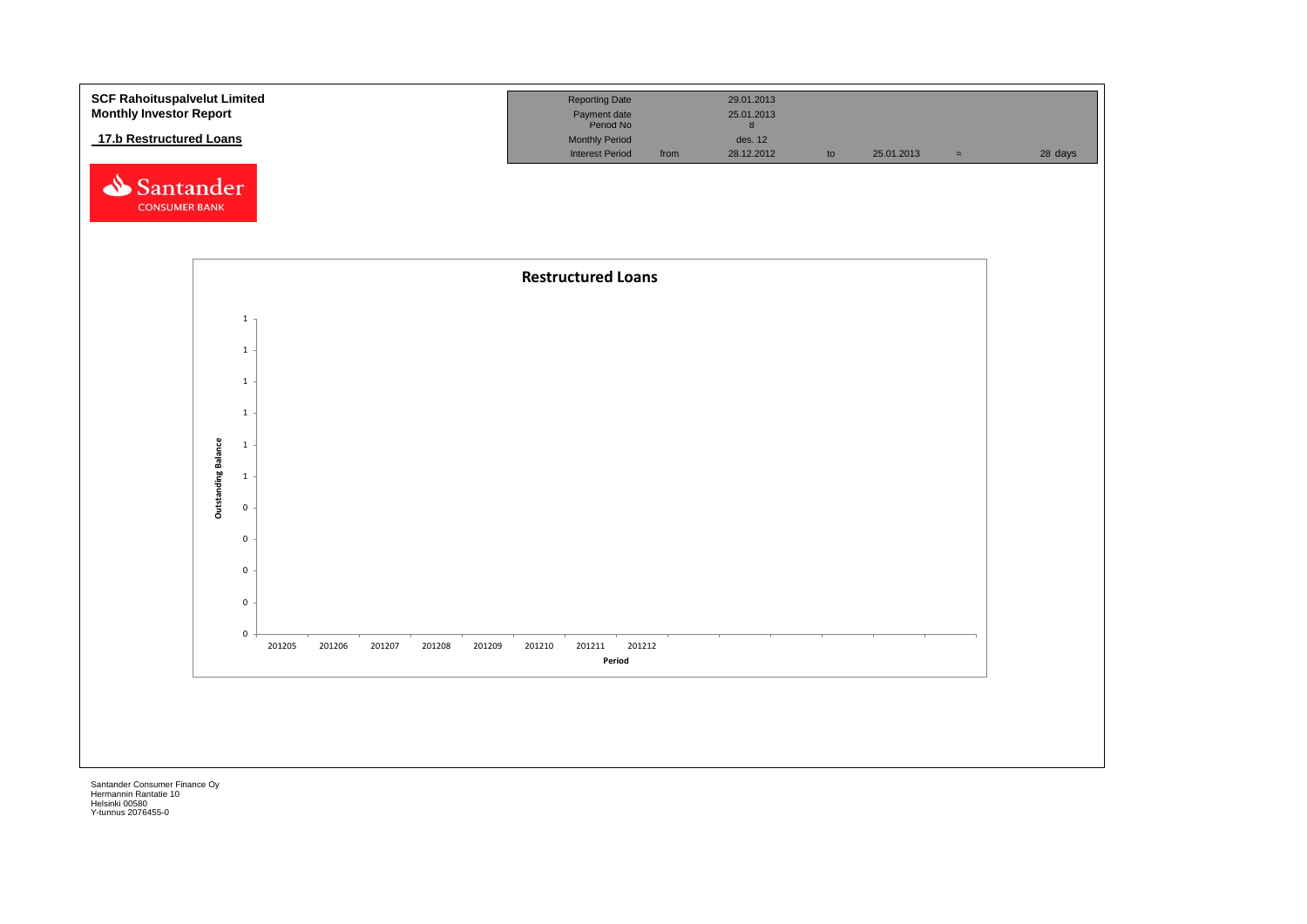| <b>SCF Rahoituspalvelut Limited</b> | <b>Reporting Date</b>     |      | 29.01.2013 |            |   |         |  |
|-------------------------------------|---------------------------|------|------------|------------|---|---------|--|
| <b>Monthly Investor Report</b>      | Payment date<br>Period No |      | 25.01.2013 |            |   |         |  |
| 18. Defaults, recoveries and loss   | <b>Monthly Period</b>     |      | des. 12    |            |   |         |  |
|                                     | <b>Interest Period</b>    | from | 28.12.2012 | 25.01.2013 | = | 28 days |  |



|                 |                                 | <b>Recovery</b><br>Quarter |                   | 2012 3                    |      |                   | 20124                     |         |
|-----------------|---------------------------------|----------------------------|-------------------|---------------------------|------|-------------------|---------------------------|---------|
| Default Quarter | <b>Default</b><br><b>Amount</b> | No Of Loans                | <b>Recoveries</b> | Cum.<br><b>Recoveries</b> | Loss | <b>Recoveries</b> | Cum.<br><b>Recoveries</b> | Loss    |
| 2012 03         | 263 458                         | 23.                        |                   |                           |      | 128 273           | 128 273                   | 135 184 |
| 2012 04         | 356 966                         |                            |                   |                           |      | 93 797            | 93 797                    | 263 168 |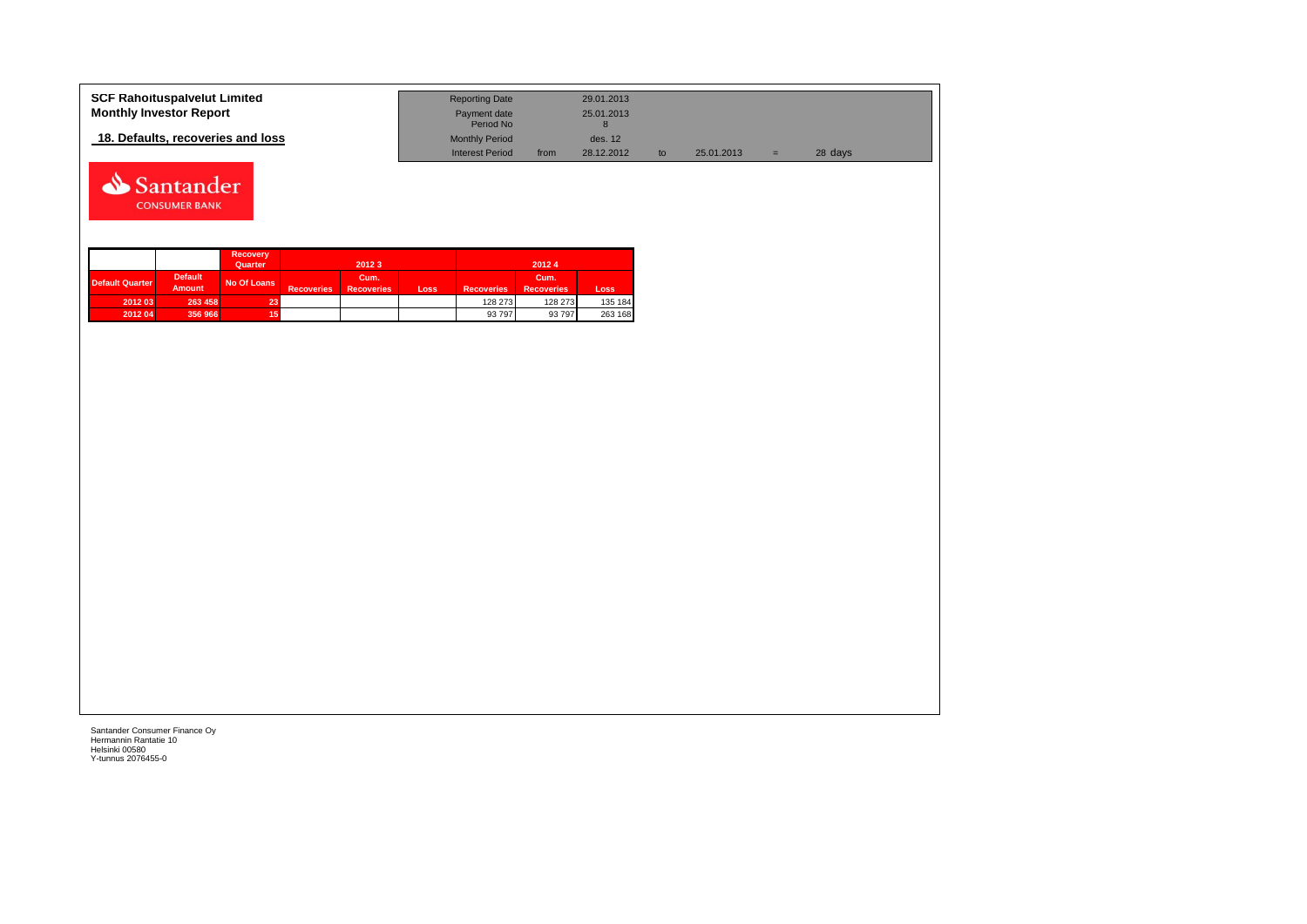| <b>SCF Rahoituspalvelut Limited</b><br><b>Monthly Investor Report</b>   |           | <b>Reporting Date</b><br>Payment date           |            | 29.01.2013<br>25.01.2013 |    |            |     |         |
|-------------------------------------------------------------------------|-----------|-------------------------------------------------|------------|--------------------------|----|------------|-----|---------|
|                                                                         |           | Period No                                       |            | 8                        |    |            |     |         |
| 19. Priority of Payments                                                |           | <b>Monthly Period</b><br><b>Interest Period</b> | from       | des. 12<br>28.12.2012    | to | 25.01.2013 | $=$ | 28 days |
| Santander<br><b>CONSUMER BANK</b>                                       |           |                                                 |            |                          |    |            |     |         |
| <b>Purchaser Priority of Payments</b>                                   |           |                                                 |            |                          |    |            |     |         |
| Purchaser Available Distribution Amount                                 | $\ddot{}$ | 17 270 924,94 EUR                               |            |                          |    |            |     |         |
| Senior Expenses                                                         |           | 1 291,67 EUR                                    |            |                          |    |            |     |         |
| Servicing Fee                                                           |           | 168 304,45 EUR                                  |            |                          |    |            |     |         |
| Interest on Loan to Issuer                                              |           | 1 221 259,82 EUR                                |            |                          |    |            |     |         |
| Principal on Loan to Issuer                                             |           | 15 880 069,00 EUR                               |            |                          |    |            |     |         |
| Principal on Purchaser Subordinated Loan                                |           | $\sim$                                          | <b>EUR</b> |                          |    |            |     |         |
| <b>Issuer Priority of Payments</b>                                      |           |                                                 |            |                          |    |            |     |         |
| <b>Issuer Available Distribution Amount</b>                             | $\ddot{}$ | 24 331 732,06 EUR                               |            |                          |    |            |     |         |
| Senior Expenses                                                         |           | 1 083,34 EUR                                    |            |                          |    |            |     |         |
| Net Swap Payments                                                       |           | 210 511,04 EUR                                  |            |                          |    |            |     |         |
| Interest Notes Class A                                                  |           | 205 259,00 EUR                                  |            |                          |    |            |     |         |
| Payments to Liquidity Provider                                          |           | $\sim$                                          | <b>EUR</b> |                          |    |            |     |         |
| Principal Payments on Class A                                           |           | 15 880 069,00 EUR                               |            |                          |    |            |     |         |
| Interest Notes Class B                                                  |           | 74 754,00 EUR                                   |            |                          |    |            |     |         |
| Principal Payments Class B                                              |           | $\omega_{\rm{eff}}$                             | <b>EUR</b> |                          |    |            |     |         |
| Payments to Reserve Fund                                                |           | 7 229 385,00 EUR                                |            |                          |    |            |     |         |
| Interest Issuer Subordinated Loan<br>Principal Issuer Subordinated Loan |           | 17 487,08 EUR<br>$\mathcal{L}_{\mathcal{A}}$    | <b>EUR</b> |                          |    |            |     |         |
| Termination Payment Swap Counterparty                                   |           | $\sim$                                          | <b>EUR</b> |                          |    |            |     |         |
| Payment to Purchaser                                                    |           | 713 183,60 EUR                                  |            |                          |    |            |     |         |
|                                                                         |           |                                                 |            |                          |    |            |     |         |
| <b>Purchaser Priority of Payments: Second Pass</b>                      |           |                                                 |            |                          |    |            |     |         |
| <b>Available Distribution Amount</b>                                    | $\ddot{}$ | 713 183,60 EUR                                  |            |                          |    |            |     |         |
| Servicer Advance Fund Replenishment                                     |           | $\mathcal{L}_{\mathcal{A}}$                     | <b>EUR</b> |                          |    |            |     |         |
| Interest on Purchaser Subordinated Loan (SAF)                           |           | 241,89 EUR                                      |            |                          |    |            |     |         |
| Principal on Purchaser Subordinated Loan (SAF)                          |           | $\overline{a}$                                  | <b>EUR</b> |                          |    |            |     |         |
| Payment of residual funds to Seller                                     | $=$       | 712 941,71 EUR                                  |            |                          |    |            |     |         |
|                                                                         |           |                                                 |            |                          |    |            |     |         |
|                                                                         |           |                                                 |            |                          |    |            |     |         |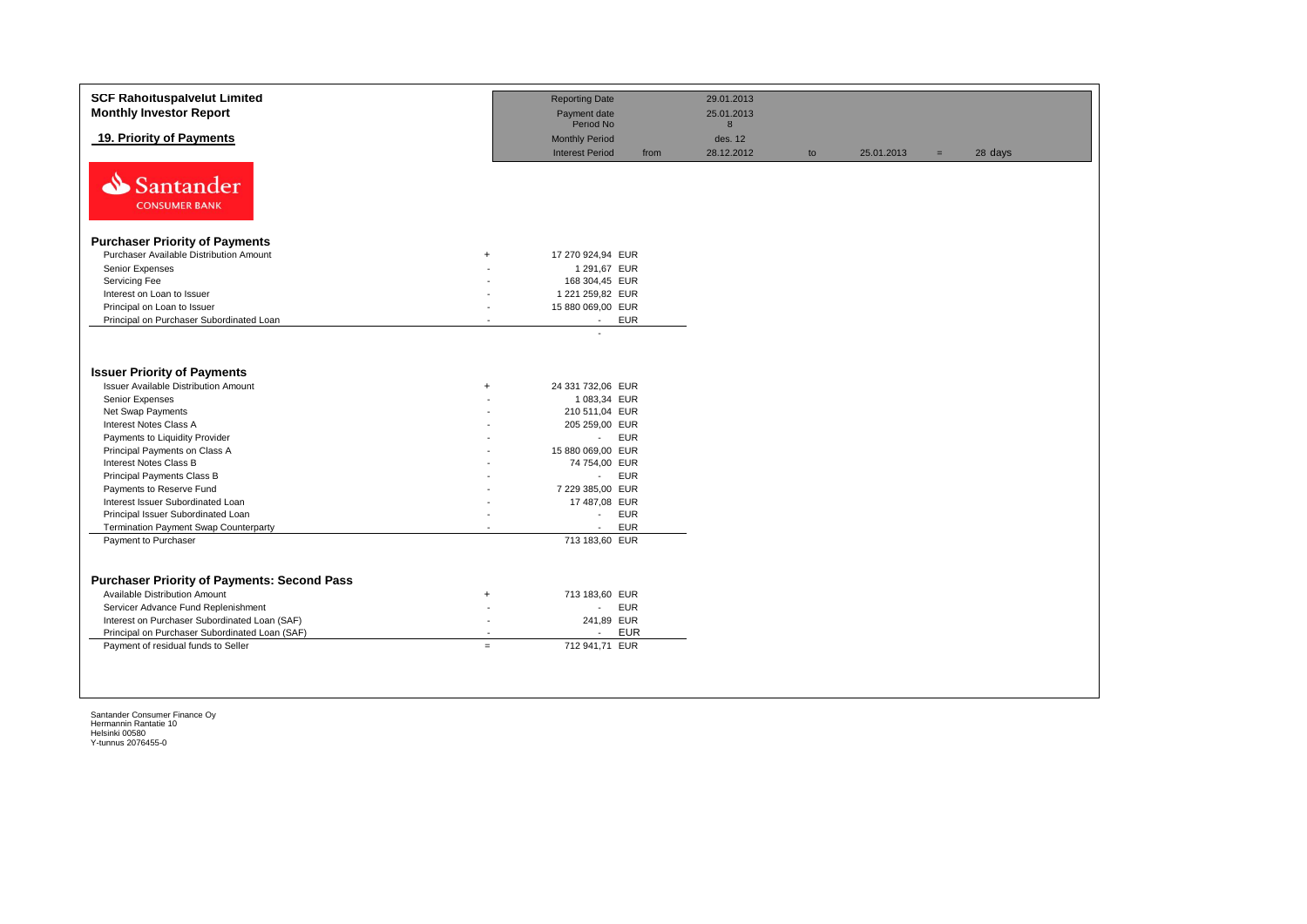| <b>SCF Rahoituspalvelut Limited</b><br><b>Monthly Investor Report</b> |                      | <b>Reporting Date</b><br>Payment date<br>Period No |      | 29.01.2013<br>25.01.2013<br>8 |    |            |     |         |
|-----------------------------------------------------------------------|----------------------|----------------------------------------------------|------|-------------------------------|----|------------|-----|---------|
| <b>20. Transaction Costs</b>                                          |                      | <b>Monthly Period</b>                              |      | des. 12                       |    |            |     |         |
|                                                                       |                      | <b>Interest Period</b>                             | from | 28.12.2012                    | to | 25.01.2013 | $=$ | 28 days |
| Santander<br><b>CONSUMER BANK</b>                                     |                      |                                                    |      |                               |    |            |     |         |
| <b>Transaction Costs</b>                                              | <b>All Notes</b>     | <b>Class A</b>                                     |      | <b>Class B</b>                |    |            |     |         |
| Senior Expenses                                                       | 1 291,67 EUR         |                                                    |      |                               |    |            |     |         |
| Interest accrued for the Period                                       | 280 013,00 EUR       | 205 259,00 EUR                                     |      | 74 754,00 EUR                 |    |            |     |         |
| Cumulative Interest accrued                                           | 3 909 189,00 EUR     | 3 102 819,00 EUR                                   |      | 806 370,00 EUR                |    |            |     |         |
| <b>Interest Payments</b>                                              | 280 013,00 EUR       | 205 259,00 EUR                                     |      | 74 754,00 EUR                 |    |            |     |         |
| <b>Cumulative Interest Payments</b>                                   | 3 909 189,00 EUR     | 3 102 819,00 EUR                                   |      | 806 370,00 EUR                |    |            |     |         |
| Interest accrued on Subordinated Loans for the Period                 | 17 728,97 EUR        |                                                    |      |                               |    |            |     |         |
| Cumulative Interest accrued on Subordinated Loans                     | 180 006,23 EUR       |                                                    |      |                               |    |            |     |         |
| Interest Payments on Subordinated Loans                               | 17 728,97 EUR        |                                                    |      |                               |    |            |     |         |
| Cumulative Interest Payments on Subordinated Loans                    | 180 006,23 EUR       |                                                    |      |                               |    |            |     |         |
| Unpaid Interest for the Period                                        | <b>EUR</b><br>$\sim$ |                                                    |      |                               |    |            |     |         |
| <b>Cumulative Unpaid Interest</b>                                     | <b>EUR</b><br>$\sim$ |                                                    |      |                               |    |            |     |         |
|                                                                       |                      |                                                    |      |                               |    |            |     |         |
|                                                                       |                      |                                                    |      |                               |    |            |     |         |
|                                                                       |                      |                                                    |      |                               |    |            |     |         |
|                                                                       |                      |                                                    |      |                               |    |            |     |         |
|                                                                       |                      |                                                    |      |                               |    |            |     |         |
|                                                                       |                      |                                                    |      |                               |    |            |     |         |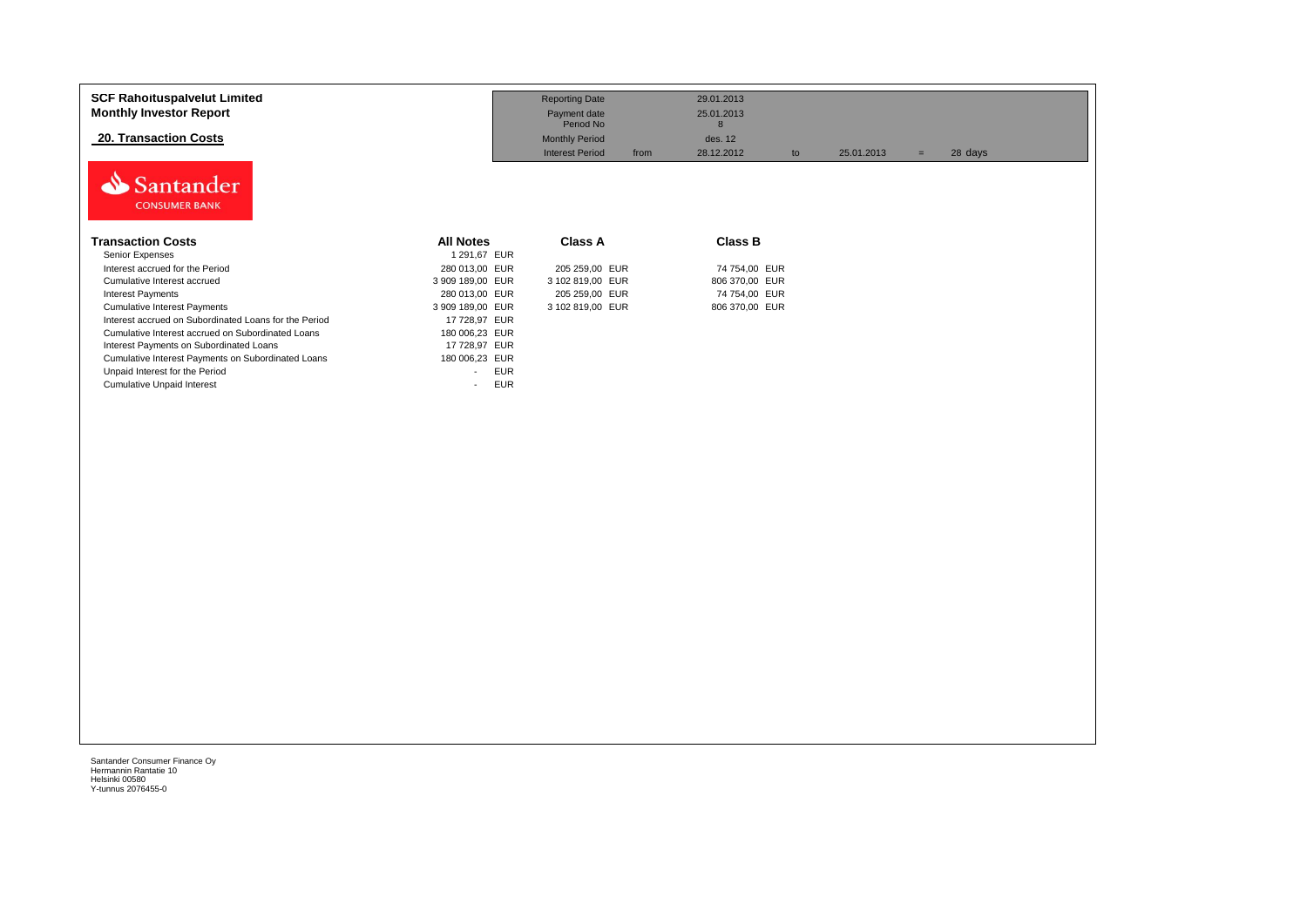| 21. Swap Counterparty Data<br>Santander<br><b>CONSUMER BANK</b>                                                                                                                                                                                                                                                                                          | Payment date<br>Period No<br><b>Monthly Period</b><br><b>Interest Period</b> | from | 8<br>des. 12<br>28.12.2012 | to | 25.01.2013 | 28 days<br>$=$ |  |
|----------------------------------------------------------------------------------------------------------------------------------------------------------------------------------------------------------------------------------------------------------------------------------------------------------------------------------------------------------|------------------------------------------------------------------------------|------|----------------------------|----|------------|----------------|--|
|                                                                                                                                                                                                                                                                                                                                                          |                                                                              |      |                            |    |            |                |  |
|                                                                                                                                                                                                                                                                                                                                                          |                                                                              |      |                            |    |            |                |  |
| <b>Swap Counterparty Data</b><br>Banco Santander SA<br>Swap Counterparty Provider<br>Swap Rating Trigger Breach<br>yes<br>Swap Collateral posted<br>$\mathbf{r}$                                                                                                                                                                                         | Based on calculations as of 28 Janurary 2013                                 |      |                            |    |            |                |  |
| <b>Swap Data</b><br>Swap Type<br>Fixed Floating Interest Rate Swap<br>Swap Average Performing Balance<br>308 633 432,17 EUR<br>1M Euribor (Notes, Swap)<br>0,1100 %<br>Gross Amount Due to Swap Counterparty<br>1 222 343,16 EUR<br>Gross Amount Due from Swap Counterparty<br>1 011 832,11 EUR<br>Net Amount Due to Swap Counterparty<br>210 511,04 EUR |                                                                              |      |                            |    |            |                |  |